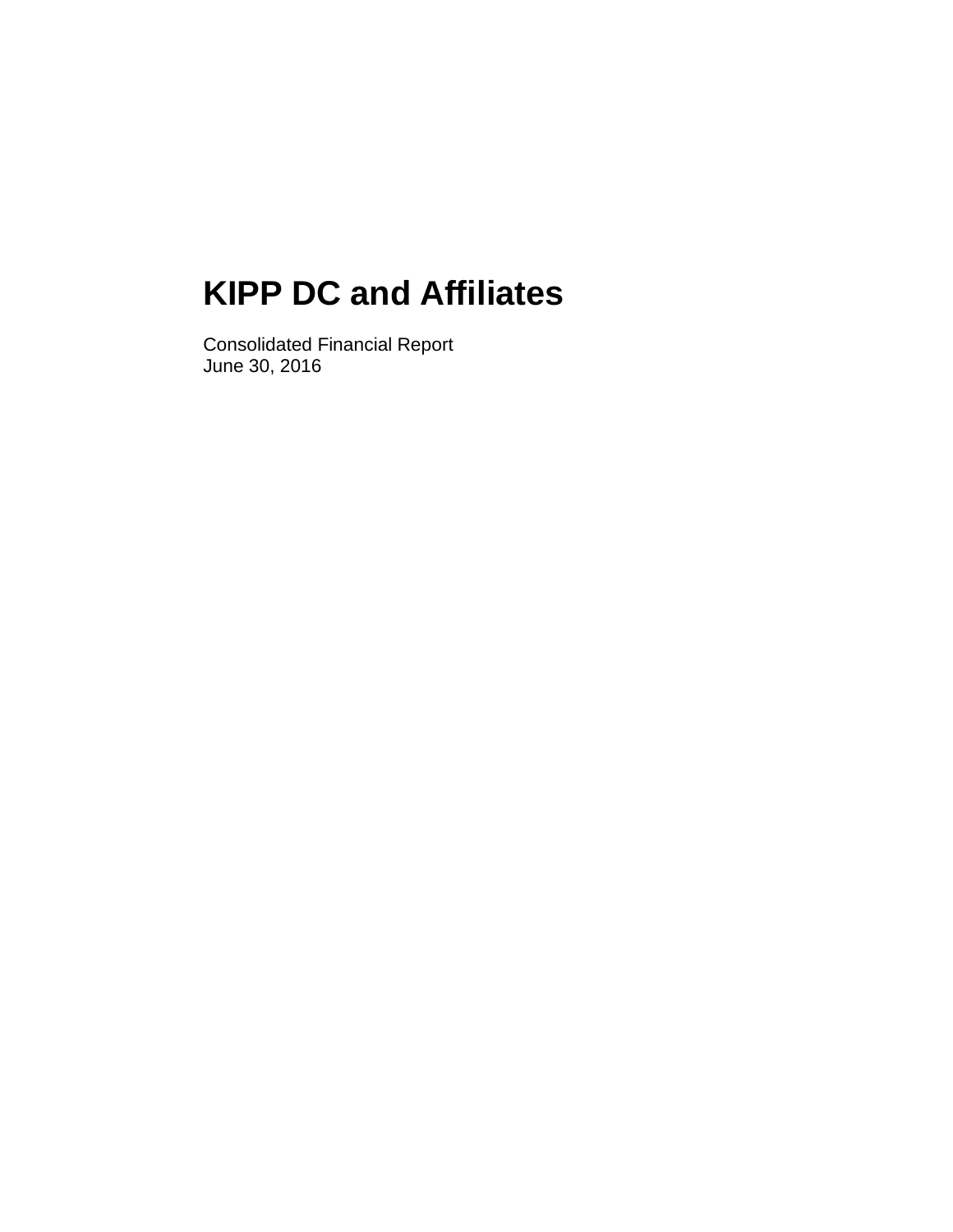# **Contents**

| Independent auditor's report                                  | $1 - 2$ |
|---------------------------------------------------------------|---------|
| <b>Financial statements</b>                                   |         |
| Consolidated balance sheets                                   | 3       |
| Consolidated statements of activities                         | 4       |
| Consolidated statements of cash flows                         | $5-6$   |
| Notes to consolidated financial statements                    | $7-22$  |
| Independent auditor's report on the supplementary information | 23      |
| Supplementary information                                     |         |
| Consolidating balance sheet                                   | 24      |
| Consolidating statement of activities                         | 25      |
| Consolidated statement of functional expenses                 | 26      |
|                                                               |         |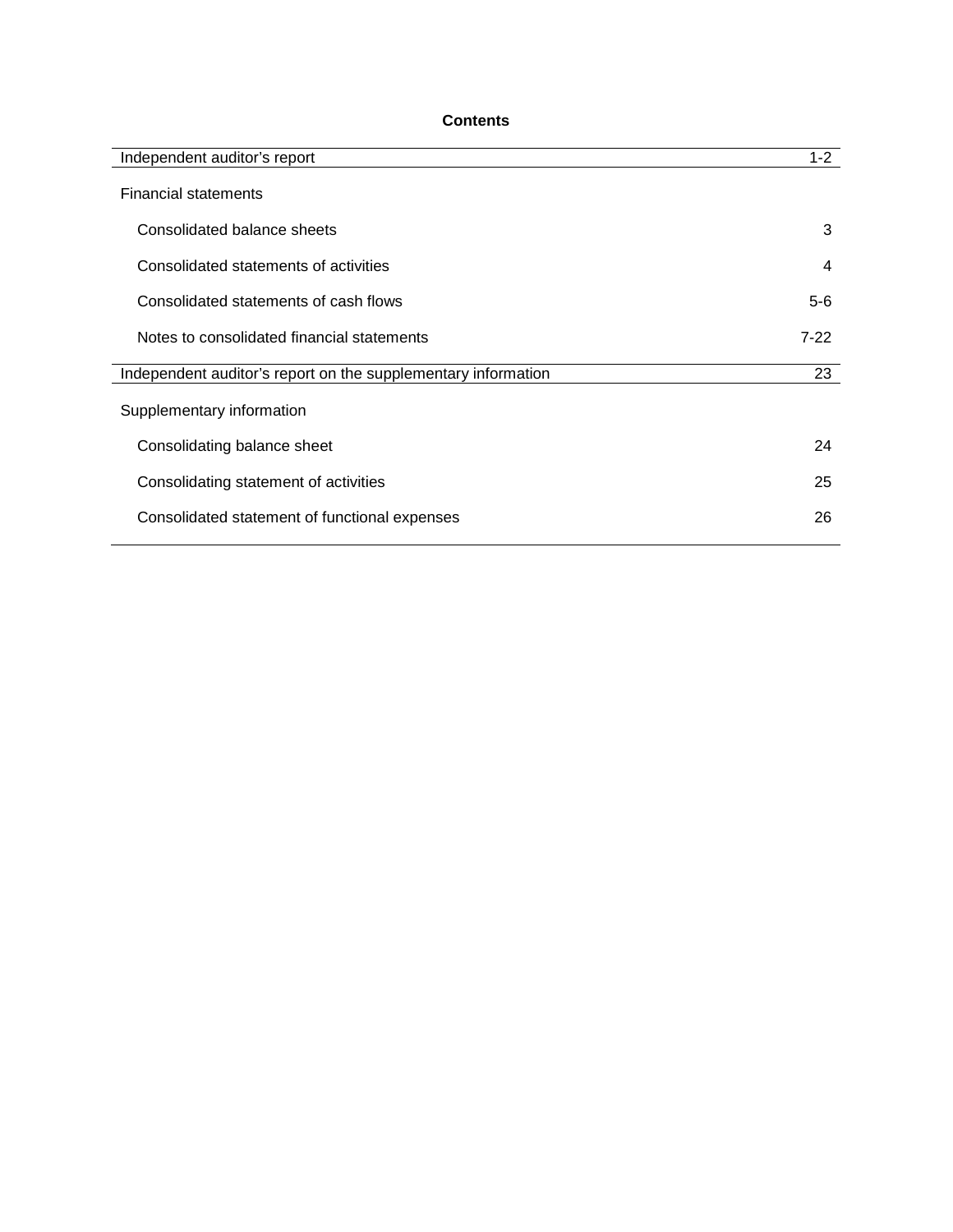

**RSM US LLP** 

#### **Independent Auditor's Report**

To the Board of Directors KIPP DC Washington, D.C.

#### **Report on the Financial Statements**

We have audited the accompanying consolidated financial statements of KIPP DC and Affiliates (KIPP DC), which comprise the consolidated balance sheets as of June 30, 2016 and 2015, and the related consolidated statements of activities and cash flows for the years then ended, and the related notes to the consolidated financial statements (collectively, the financial statements).

#### **Management's Responsibility for the Financial Statements**

Management is responsible for the preparation and fair presentation of these financial statements in accordance with accounting principles generally accepted in the United States of America; this includes the design, implementation, and maintenance of internal control relevant to the preparation and fair presentation of financial statements that are free from material misstatement, whether due to fraud or error.

### **Auditor's Responsibility**

Our responsibility is to express an opinion on these financial statements based on our audits. We conducted our audits in accordance with auditing standards generally accepted in the United States of America. Those standards require that we plan and perform the audit to obtain reasonable assurance about whether the financial statements are free from material misstatement.

An audit involves performing procedures to obtain audit evidence about the amounts and disclosures in the financial statements. The procedures selected depend on the auditor's judgment, including the assessment of the risks of material misstatement of the financial statements, whether due to fraud or error. In making those risk assessments, the auditor considers internal control relevant to the entity's preparation and fair presentation of the financial statements in order to design audit procedures that are appropriate in the circumstances, but not for the purpose of expressing an opinion on the effectiveness of the entity's internal control. Accordingly, we express no such opinion. An audit also includes evaluating the appropriateness of accounting policies used and the reasonableness of significant accounting estimates made by management, as well as evaluating the overall presentation of the financial statements.

We believe that the audit evidence we have obtained is sufficient and appropriate to provide a basis for our audit opinion.

THE POWER OF BEING UNDERSTOOD AUDIT | TAX | CONSULTING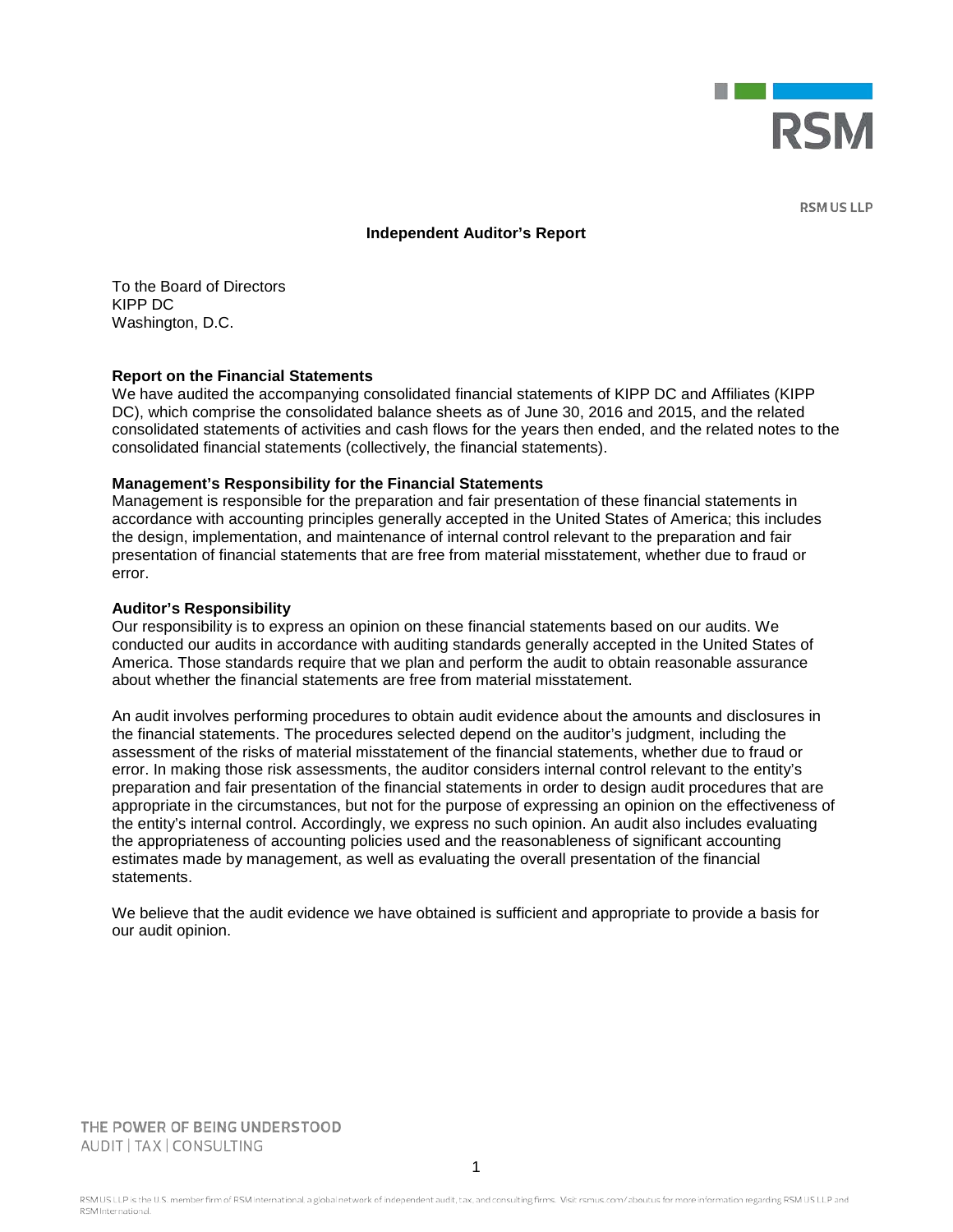## **Opinion**

In our opinion, the financial statements referred to above present fairly, in all material respects, the financial position of KIPP DC as of June 30, 2016 and 2015, and the changes in their net assets and their cash flows for the years then ended in accordance with accounting principles generally accepted in the United States of America.

RSM US LLP

Washington, D.C. October 26, 2016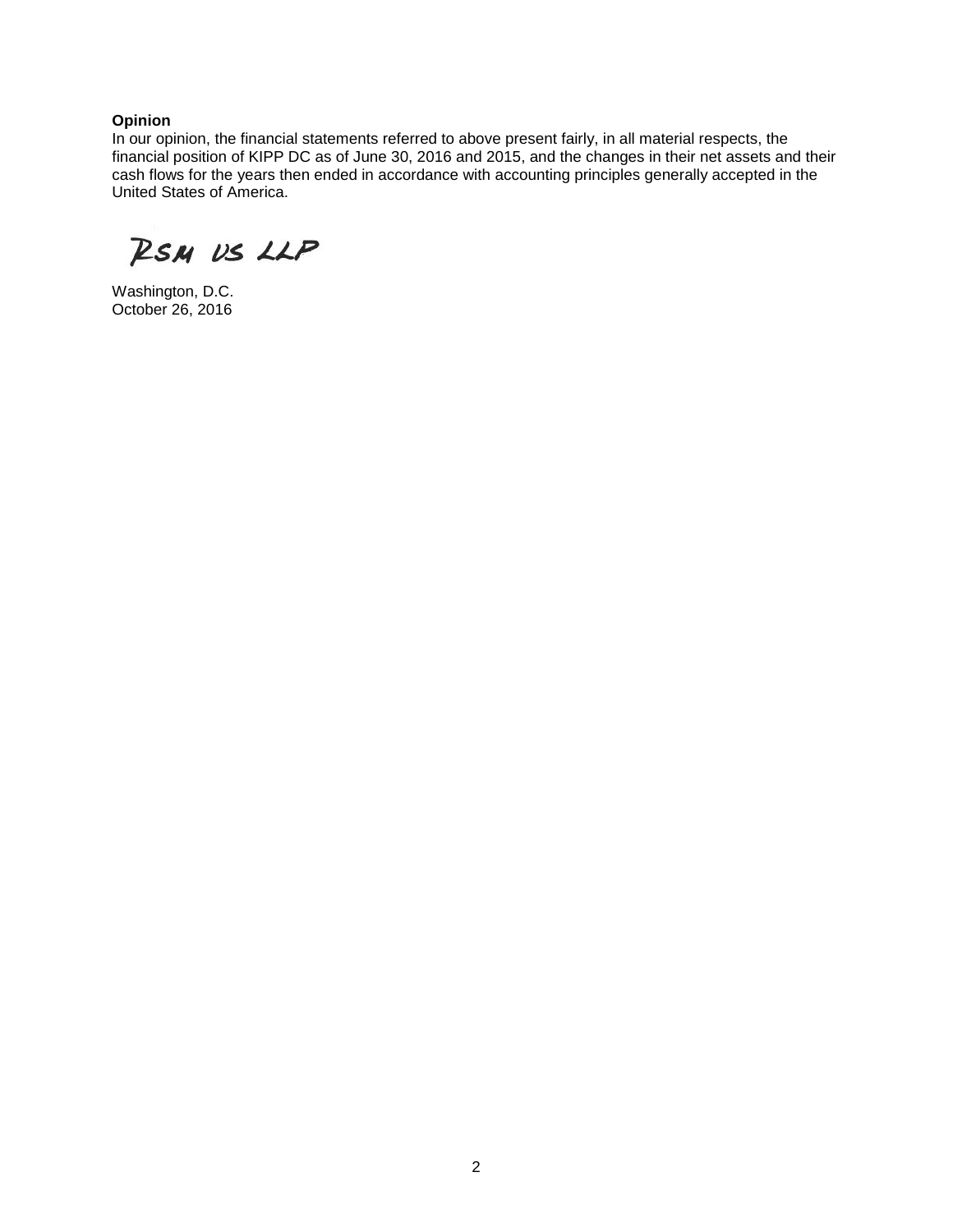## **Consolidated Balance Sheets June 30, 2016 and 2015**

|                                                       | 2016             | 2015             |
|-------------------------------------------------------|------------------|------------------|
| <b>Assets</b>                                         |                  |                  |
| Current assets:                                       |                  |                  |
| Cash and cash equivalents                             | \$<br>28,979,894 | \$<br>12,922,289 |
| Investments                                           | 51,566,340       | 51,470,640       |
| Receivables                                           | 5,144,874        | 2,868,581        |
| Prepaid expenses                                      | 553,900          | 953,999          |
| Promises to give, net                                 | 3,248,113        | 1,987,496        |
| <b>Total current assets</b>                           | 89,493,121       | 70,203,005       |
| Promises to give, net of discount and current portion | 1,277,591        | 4,538,044        |
| Restricted cash                                       | 1,915,015        | 2,075,512        |
| <b>Restricted investments</b>                         | 20,225,056       | 6,774,552        |
| Deferred rental income                                | 76,531           | 77,907           |
| Note receivable, net                                  | 17,705,702       | 17,705,702       |
| Property and equipment, net                           | 175,668,748      | 152,272,533      |
| Interest rate cap                                     | 2                | 160              |
| Debt issuance costs, net                              | 4,048,446        | 4,175,053        |
| Sinking fund                                          |                  | 748,627          |
| Deposits                                              | 262,999          | 275,208          |
|                                                       | \$310,673,211    | \$258,846,303    |
| <b>Liabilities and Net Assets</b>                     |                  |                  |
| Current liabilities:                                  |                  |                  |
| Accounts payable and accrued expenses                 | \$<br>10,387,018 | \$<br>9,978,927  |
| Refundable advances                                   |                  | 30,781           |
| Current portion of capital lease obligations          | 96,000           | 96,000           |
| Current portion of notes payable                      | 1,460,000        | 17,583,726       |
| Deferred revenue                                      |                  | 5,296            |
| <b>Total current liabilities</b>                      | 11,943,018       | 27,694,730       |
| Deferred rent                                         | 3,234,554        | 1,910,402        |
| Capital lease obligations, net of current portion     | 1,303,733        | 1,281,944        |
| Interest rate swap obligations                        | 4,893,732        | 1,357,155        |
| Notes payable, net of discount and current portion    | 162,766,639      | 124,943,818      |
|                                                       | 184, 141, 676    | 157,188,049      |
| Commitments and contingencies (Note 12)               |                  |                  |
| Net assets:                                           |                  |                  |
| Unrestricted                                          | 111,726,449      | 94,771,180       |
| Temporarily restricted                                | 14,805,086       | 6,887,074        |
|                                                       | 126,531,535      | 101,658,254      |
|                                                       |                  |                  |
|                                                       | \$310,673,211    | \$258,846,303    |

See notes to consolidated financial statements.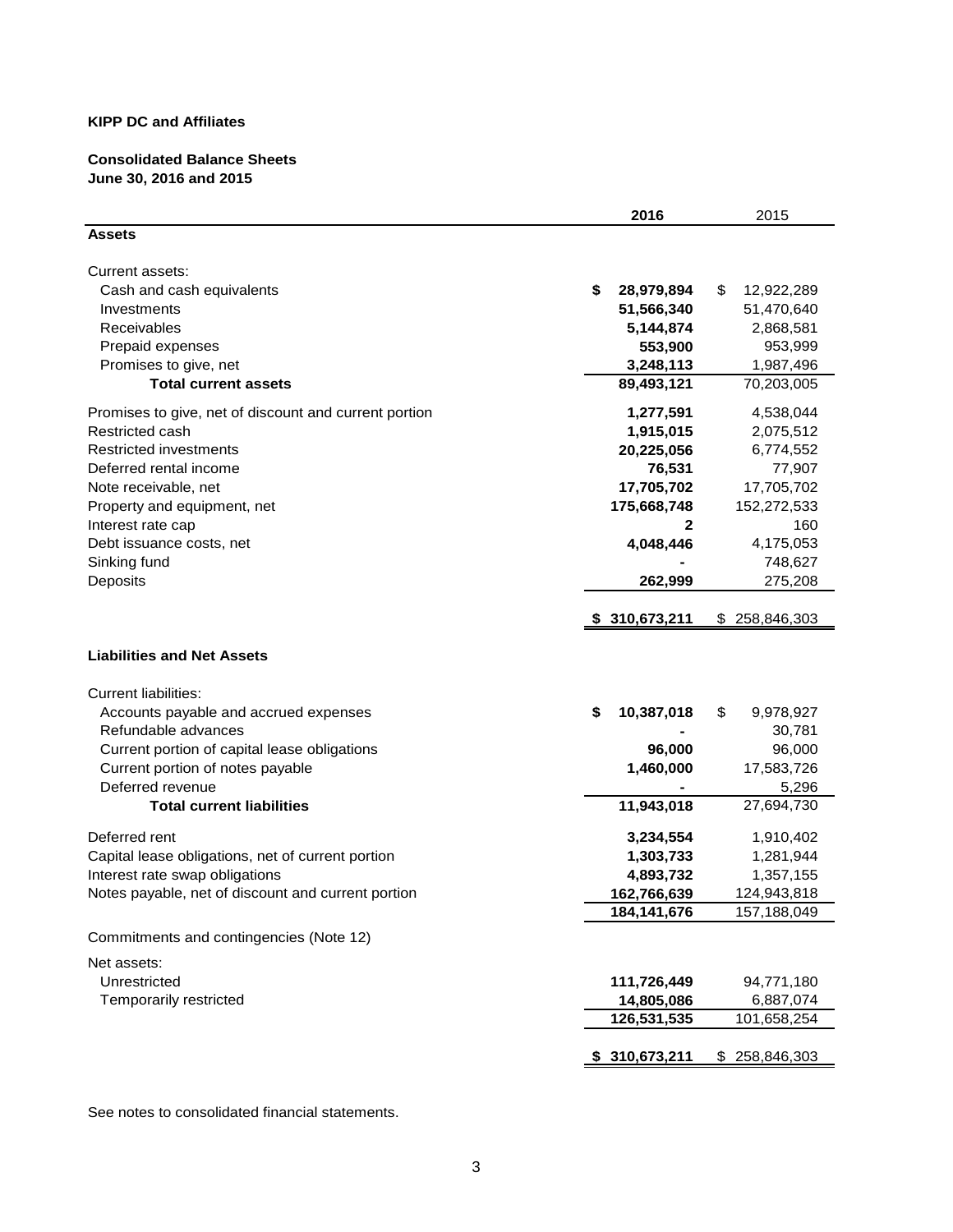#### **Consolidated Statements of Activities Years Ended June 30, 2016 and 2015**

|                                                     |                          | 2016                     |                  | 2015              |                  |                  |  |  |
|-----------------------------------------------------|--------------------------|--------------------------|------------------|-------------------|------------------|------------------|--|--|
|                                                     |                          | <b>Temporarily</b>       |                  |                   | Temporarily      |                  |  |  |
|                                                     | <b>Unrestricted</b>      | <b>Restricted</b>        | <b>Total</b>     | Unrestricted      | Restricted       | Total            |  |  |
| Support and revenue:                                |                          |                          |                  |                   |                  |                  |  |  |
| Pupil allocation                                    | 90,655,801               | \$                       | 90,655,801<br>\$ | \$.<br>81,483,545 | \$               | \$<br>81,483,545 |  |  |
| Contributions, grants and events                    | 3,878,066                | 12,381,876               | 16,259,942       | 4,979,230         | 5,915,984        | 10,895,214       |  |  |
| Contributed services                                |                          |                          |                  | 1,600,000         |                  | 1,600,000        |  |  |
| <b>Federal awards</b>                               | 14,184,564               |                          | 14,184,564       | 12,642,493        |                  | 12,642,493       |  |  |
| Investment income                                   | 86,074                   |                          | 86,074           | 70,515            |                  | 70,515           |  |  |
| Interest income                                     | 234,003                  |                          | 234,003          | 233,886           |                  | 233,886          |  |  |
| Sublease rental income                              | 583,027                  |                          | 583,027          | 363,749           |                  | 363,749          |  |  |
| Unrealized loss on interest rate swaps              | (3,536,577)              |                          | (3,536,577)      | (1, 357, 155)     |                  | (1,357,155)      |  |  |
| Unrealized loss on interest rate caps               | (158)                    |                          | (158)            | (2,887)           |                  | (2,887)          |  |  |
| Other                                               | 419,788                  |                          | 419,788          | 432,335           |                  | 432,335          |  |  |
| Net assets released from                            |                          |                          |                  |                   |                  |                  |  |  |
| restrictions                                        | 4,463,864                | (4,463,864)              |                  | 4,418,660         | (4,418,660)      |                  |  |  |
| <b>Total support and revenue</b>                    |                          |                          |                  |                   |                  |                  |  |  |
|                                                     | 110,968,452              | 7,918,012                | 118,886,464      | 104,864,371       | 1,497,324        | 106,361,695      |  |  |
|                                                     |                          |                          |                  |                   |                  |                  |  |  |
| Expenses:                                           |                          |                          |                  |                   |                  |                  |  |  |
| Program                                             | 88,871,430               |                          | 88,871,430       | 77,440,437        |                  | 77,440,437       |  |  |
| General and administrative                          | 10,348,708               |                          | 10,348,708       | 10,878,010        |                  | 10,878,010       |  |  |
| Fundraising                                         | 1,006,047                |                          | 1,006,047        | 820,821           |                  | 820,821          |  |  |
| <b>Total expenses</b>                               | 100,226,185              |                          | 100,226,185      | 89,139,268        |                  | 89,139,268       |  |  |
|                                                     |                          |                          |                  |                   |                  |                  |  |  |
| Change in net assets<br>before other gains (losses) | 10,742,267               | 7,918,012                | 18,660,279       | 15,725,103        | 1,497,324        | 17,222,427       |  |  |
|                                                     |                          |                          |                  |                   |                  |                  |  |  |
| Other gains (losses):                               |                          |                          |                  |                   |                  |                  |  |  |
| Related party contribution                          |                          |                          |                  | (12, 348, 312)    |                  | (12, 348, 312)   |  |  |
| Gain on NMTC transaction unwind                     | 6,213,002                |                          | 6,213,002        |                   |                  |                  |  |  |
|                                                     | 6,213,002                | $\overline{\phantom{0}}$ | 6,213,002        | (12, 348, 312)    | $\sim$           | (12, 348, 312)   |  |  |
|                                                     |                          |                          |                  |                   |                  |                  |  |  |
| Change in net assets                                |                          |                          |                  |                   |                  |                  |  |  |
| after other gains (losses)                          | 16,955,269               | 7,918,012                | 24,873,281       | 3,376,791         | 1,497,324        | 4,874,115        |  |  |
|                                                     |                          |                          |                  |                   |                  |                  |  |  |
| Net assets:                                         |                          |                          |                  |                   |                  |                  |  |  |
| Beginning                                           | 94,771,180               | 6,887,074                | 101,658,254      | 91,394,389        | 5,389,750        | 96,784,139       |  |  |
|                                                     |                          |                          |                  |                   |                  |                  |  |  |
| Ending                                              | 111,726,449<br><u>\$</u> | 14,805,086               | 126,531,535      | 94,771,180<br>\$. | 6,887,074<br>\$. | 101,658,254<br>S |  |  |

See notes to consolidated financial statements.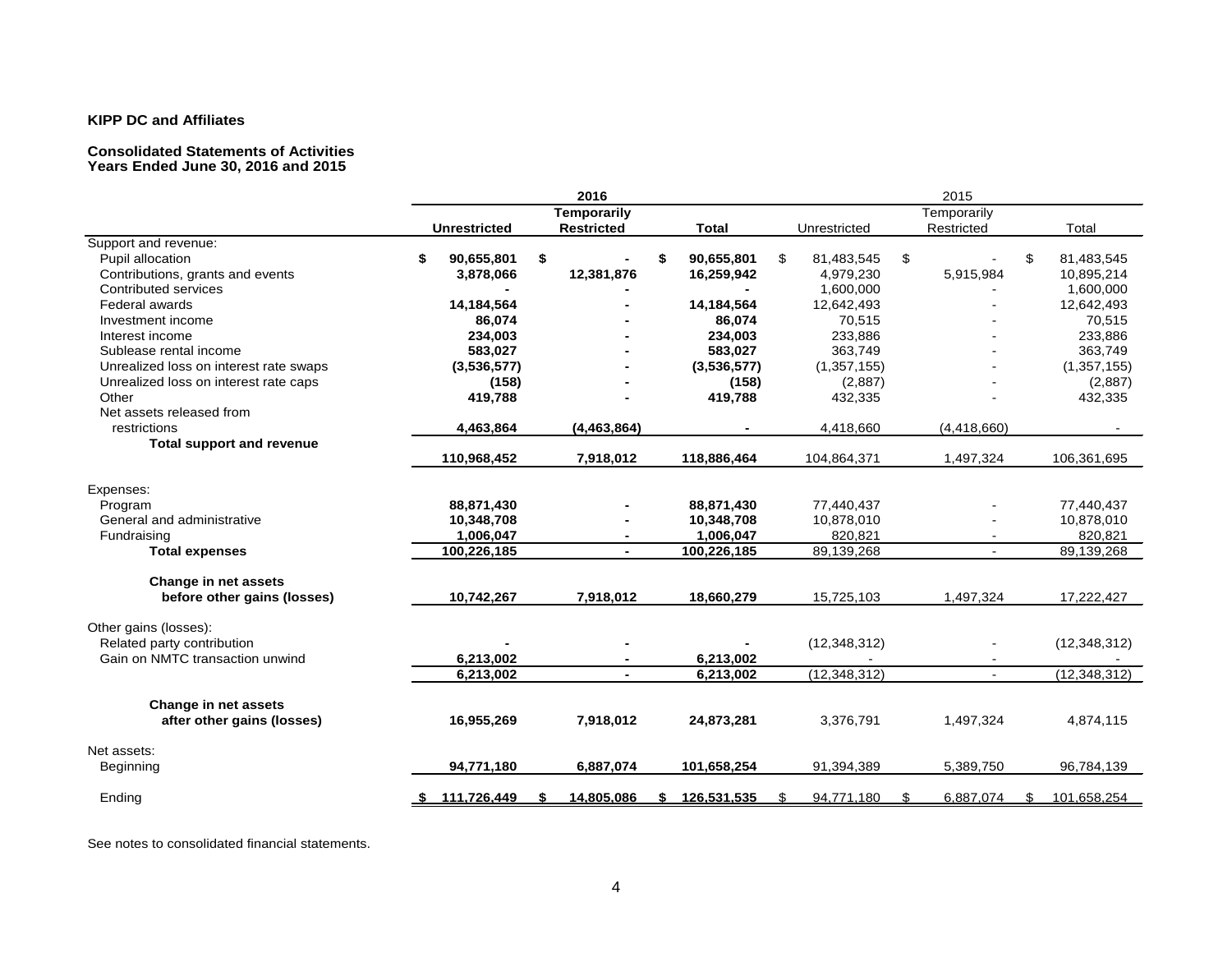# **Consolidated Statements of Cash Flows Years Ended June 30, 2016 and 2015**

|                                                           | 2016             | 2015            |
|-----------------------------------------------------------|------------------|-----------------|
| Cash flows from operating activities:                     |                  |                 |
| Change in net assets                                      | \$<br>24,873,281 | \$<br>4,874,115 |
| Adjustments to reconcile change in net assets to net cash |                  |                 |
| provided by operating activities:                         |                  |                 |
| Depreciation                                              | 5,366,065        | 5,200,102       |
| Amortization                                              | 276,251          | 179,224         |
| Debt issuance costs write off                             | 381,177          |                 |
| Unrealized loss on interest rate swap                     | 3,536,577        | 1,357,155       |
| Unrealized loss on interest rate caps                     | 158              | 2,887           |
| Gain on debt forgiveness                                  | (6, 213, 002)    |                 |
| Realized and unrealized loss on investments               | 9,626            | 1,150           |
| Loss on disposal of property and equipment                | 1,717            | 2,699           |
| Interest expense in excess of capital lease payments      | 21,789           | 20,154          |
| Discount on promises to give                              | (17, 547)        | 2,656           |
| Discount on notes payable                                 | (30, 873)        | (30, 873)       |
| Contributions restricted for capital improvements         | (5,000,000)      |                 |
| Changes in assets and liabilities:                        |                  |                 |
| (Increase) decrease in:                                   |                  |                 |
| Receivables                                               | (2, 276, 293)    | (294, 089)      |
| Prepaid expenses                                          | 400,099          | (46, 335)       |
| Promises to give                                          | 2,017,383        | (4, 131, 596)   |
| Deferred rental income                                    | 1,376            | (23,067)        |
| Deposits                                                  | 12,209           | (56, 311)       |
| Increase (decrease) in:                                   |                  |                 |
| Accounts payable and accrued expenses                     | 218,956          | 342,291         |
| Refundable advances                                       | (30, 781)        | 30,781          |
| Deferred revenue                                          | (5,296)          | (3,603,449)     |
| Deferred rent                                             | 1,324,152        | 1,366,192       |
| Net cash provided by operating activities                 | 24,867,024       | 5,193,686       |
|                                                           |                  |                 |
| Cash flows from investing activities:                     |                  |                 |
| Purchases of property and equipment                       | (28, 574, 862)   | (35,581,953)    |
| Proceeds from note receivable                             |                  | 474,005         |
| Purchase of investments                                   | (3,847,307)      | (8,937,818)     |
| Sales of investments                                      | 3,741,981        | 13,000,496      |
| (Increase) decrease in restricted investments             | (13, 450, 504)   | 3,676,088       |
| Decrease in restricted cash                               | 160,497          | 3,847,764       |
| Net cash used in investing activities                     | (41, 970, 195)   | (23, 521, 418)  |
|                                                           |                  |                 |
| Cash flows from financing activities:                     |                  |                 |
| Principal payments on long-term debt                      | (17, 646, 483)   | (5,625,000)     |
| Proceeds from long-term debt                              | 45,589,453       | 31,380,197      |
| Decrease (increase) in sinking fund                       | 748,627          | (249, 542)      |
| Debt issuance costs                                       | (530, 821)       | (1,589,488)     |
| Contributions restricted for capital improvements         | 5,000,000        |                 |
| Net cash provided by financing activities                 | 33,160,776       | 23,916,167      |
| Net increase in cash and cash equivalents                 | 16,057,605       | 5,588,435       |
|                                                           |                  |                 |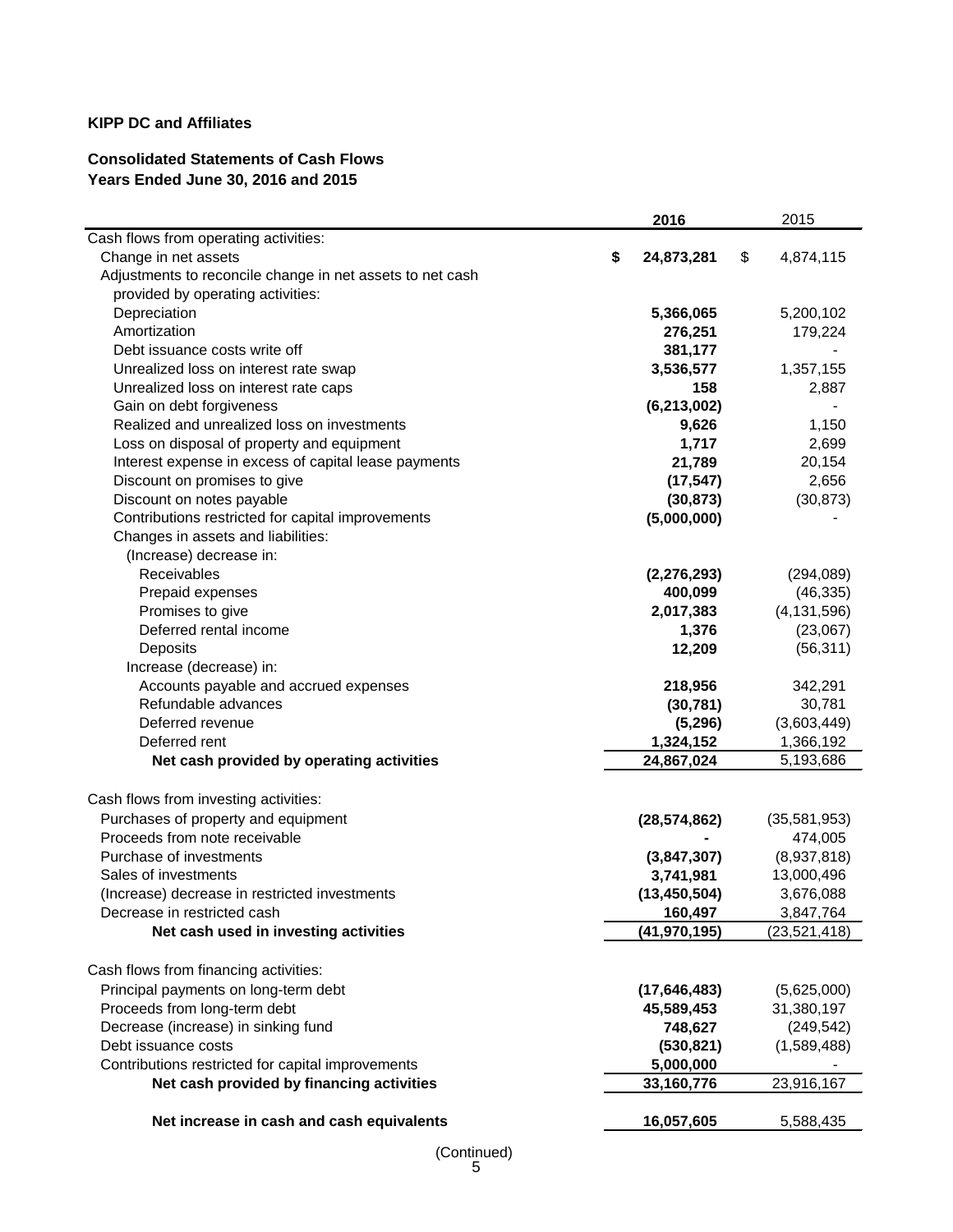# **Consolidated Statements of Cash Flows (Continued) Years Ended June 30, 2016 and 2015**

| 2016 |            |  | 2015       |
|------|------------|--|------------|
|      |            |  |            |
| - 55 | 12,922,289 |  | 7,333,854  |
|      | 28,979,894 |  | 12,922,289 |
|      | 6.115.862  |  | 3,322,393  |
|      | 5,499,066  |  | 5,309,931  |
|      |            |  |            |

See notes to consolidated financial statements.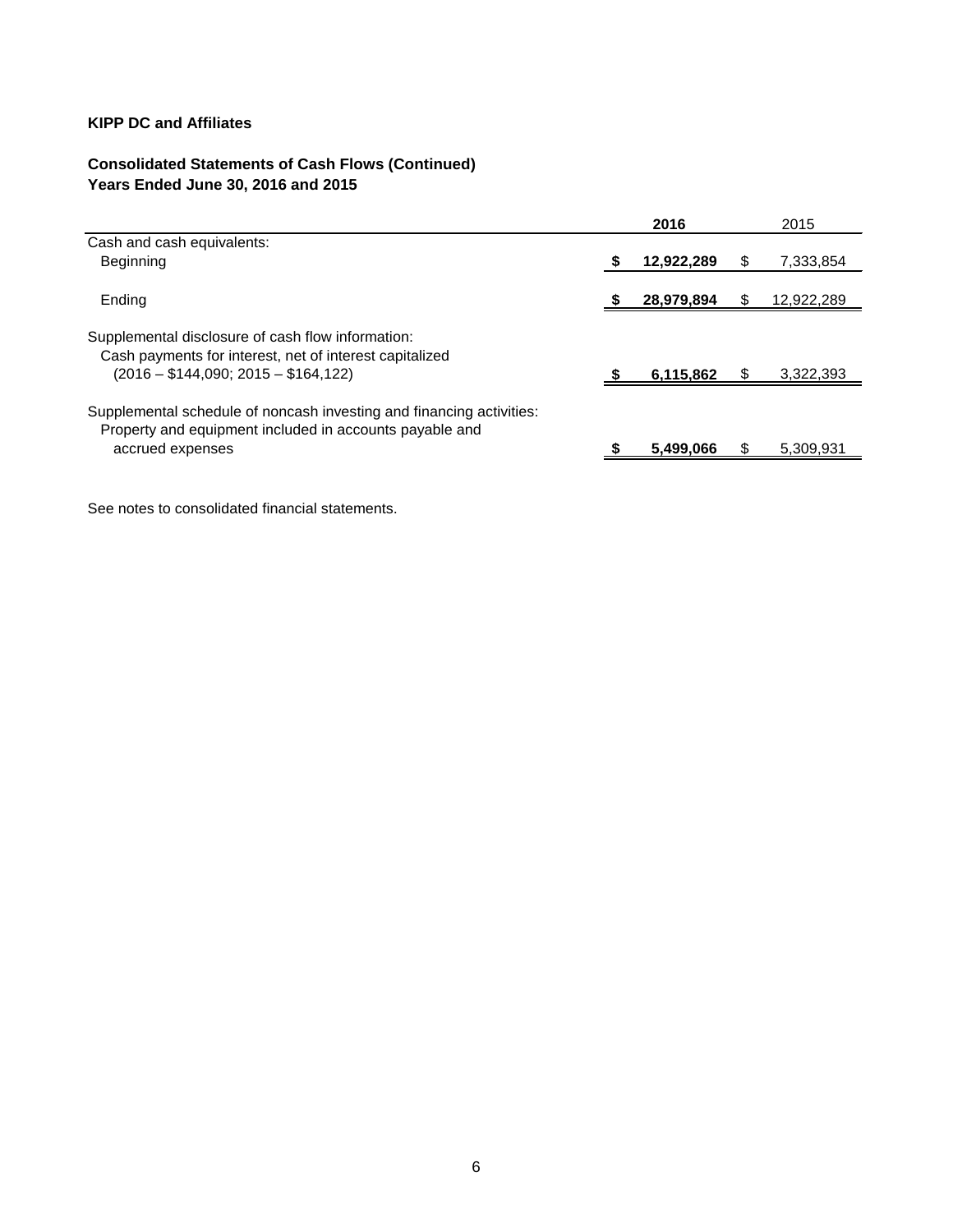### **Notes to Consolidated Financial Statements**

### **Note 1. Nature of Activities and Significant Accounting Policies**

**Nature of activities:** KIPP DC and Affiliates is comprised of four entities: KIPP DC, Woodrock LLC, KIPP DC – Douglass QALICB, Inc. (Douglass QALICB), and KIPP DC – Shaw QALICB, Inc. (Shaw QALICB). KIPP DC was organized for the purpose of operating a public charter school that raised expectations of public education in underserved communities in Washington, D.C. KIPP DC's mission is to support students in developing the knowledge, skills and character needed to succeed in top-quality high schools, colleges, and the competitive world beyond. KIPP DC operates independently and has its own Board of Directors responsible for its operation but elects to have membership in the KIPP Network of Schools.

KIPP DC operates 16 schools: five early childhood schools (LEAP Academy, Discover Academy, Grow Academy, Connect Academy and Arts & Technology Academy); five elementary schools (Promise Academy, Heights Academy, Lead Academy, Spring Academy and Quest Academy); five middle schools (KEY Academy, AIM Academy, WILL Academy, Northeast Academy and Valor Academy); and one high school (KIPP DC College Preparatory).

On September 6, 2006, KIPP DC purchased 100% of the interest in Woodrock LLC (Woodrock). Woodrock holds the lease for the property and improvements at 421 Alabama Avenue, SE in Washington, D.C.; this lease is Woodrock's only activity. KIPP DC is the sole member of Woodrock, and the company is a disregarded entity for tax purposes.

On May 7, 2009, KIPP DC obtained a master loan and disbursement agreement (the Agreement) in the principal amount of \$13,859,486 by entering into a transaction structured to qualify for the New Markets Tax Credit (NMTC), as outlined in Internal Revenue Code (IRC) Section 45D. An additional \$10,000,000 was disbursed under this transaction on September 1, 2010. As part of the transaction, KIPP DC formed Douglass QALICB to meet the necessary structuring requirements to qualify for the NMTC. Douglass QALICB is a non-profit corporation formed under the laws of the District of Columbia. The Agreement was established to fund the development and renovation of the property located at 2600 Douglass Road, SE, Washington, D.C. (the Property) for use as an educational facility that houses an early childhood school, an elementary school, a middle school and a college preparatory high school (The high school has since been moved to another location). KIPP DC is the leasehold owner of the Property pursuant to a Ground Lease Agreement dated March 6, 2009, between the District of Columbia, a municipal corporation by and through its Chief Property Management Officer on behalf of the Department of Public Schools, as lessor, and KIPP DC, as lessee. KIPP DC assigned the lease to Douglass QALICB and Douglass QALICB, in turn, subleased the Property back to KIPP DC.

On May 9, 2016, the School, after a series of transactions, was able to unwind its existing financing arrangements related to the development of its Douglass Road campus. As part of the unwind transaction, the parties eliminated the long-term leases between them through an inter-company purchase agreement; the debt facilities were paid off; and new obligations were obtained through bond/bank financing. The School subsequently liquidated the Douglass QALICB in July 2016.

On October 4, 2011, KIPP DC entered into a credit agreement in the principal amount of \$23,520,000 as part of the transaction structured to qualify for the NMTC, as outlined in IRC Section 45D. As part of the transaction, KIPP DC formed Shaw QALICB to meet the necessary structuring requirements to qualify for the NMTC. Shaw QALICB is a non-profit corporation formed under the laws of the District of Columbia. The agreement was established to fund renovations at the Shaw Campus for use as an educational facility that houses an early childhood school, an elementary school, and a middle school. KIPP DC is the leasehold owner of the property pursuant to a Ground Lease Agreement dated August 11, 2011, between the District of Columbia, a municipal corporation by and through its Chief Property Management Officer on behalf of the Department of Public Schools, as lessor, and KIPP DC, as lessee. KIPP DC assigned the lease to Shaw QALICB and Shaw QALICB, in turn, subleased the property back to KIPP DC.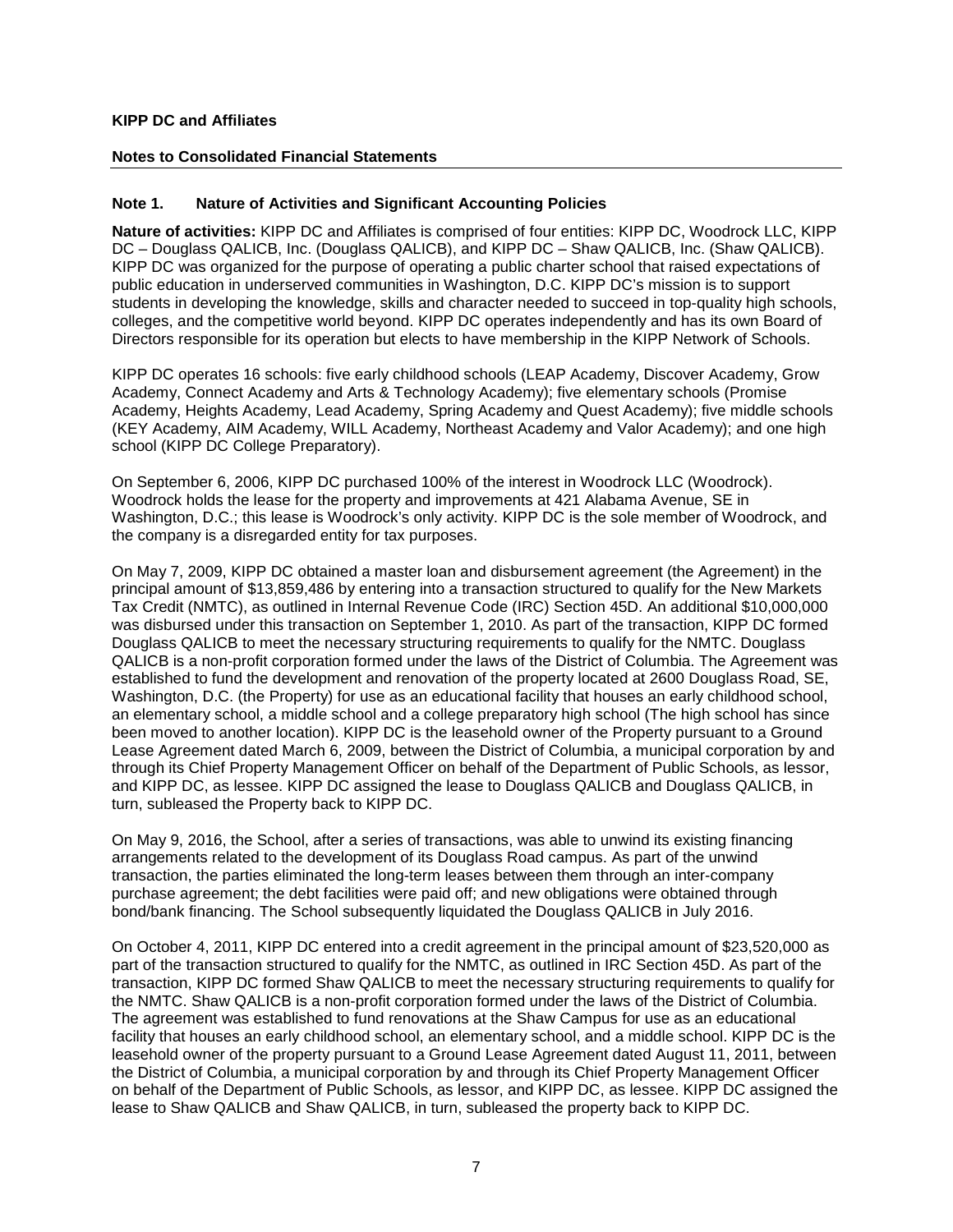### **Notes to Consolidated Financial Statements**

### **Note 1. Nature of Activities and Significant Accounting Policies (Continued)**

KIPP DC Supporting Corp. (KIPP DC SC) was formed in September 2014 for charitable, educational and literary purposes within the meaning of Section 501(c)(3) of the IRC, specifically for providing funds for the benefit of, and to support all aspects of the mission of KIPP DC by acquiring, holding and managing assets for use by KIPP DC where doing so may result in lower costs or greater efficiencies for KIPP DC. KIPP DC has no majority board representation, and has an overlap of only one board member for the year ended June 30, 2016. As such, KIPP DC and KIPP DC SC are considered related parties, but are not consolidated for financial reporting purposes.

In the accompanying notes to the consolidated financial statements, KIPP DC and Affiliates are collectively referred to as KIPP DC.

A summary of KIPP DC's significant accounting policies follows:

**Basis of accounting:** The accompanying consolidated financial statements are presented in accordance with the accrual basis of accounting, whereby unconditional support is recognized when received, revenue is recognized when earned and expenses are recognized when incurred.

**Principles of consolidation:** The accompanying consolidated financial statements include the accounts of KIPP DC, Woodrock, Douglass QALICB, and Shaw QALICB. All significant intercompany balances and transactions have been eliminated in the consolidation.

**Basis of presentation:** The financial statement presentation follows the recommendations of the Financial Accounting Standards Board (FASB) Accounting Standards Codification (ASC). As required by the Not-for-Profit Topic of the FASB ASC, Financial Statements of Not-for-Profit Organizations, KIPP DC is required to report information regarding its consolidated financial position and activities according to three classes of net assets: unrestricted net assets, temporarily restricted net assets and permanently restricted net assets. KIPP DC did not have any permanently restricted net assets at June 30, 2016 and 2015.

**Charter school agreement:** On June 4, 2001, KIPP DC entered into a 15-year Charter School Agreement (the Agreement) with the District of Columbia Public Charter School Board (DCPCSB). Under the terms of the Agreement, KIPP DC will operate a school for students of certain ages in grades five through eight. On June 19, 2006, the Agreement was amended to include elementary school grades, as well as high school grades. On November 16, 2015, KIPP DC renewed the Agreement with the DCPCSB for an additional 15-year term, effective July 1, 2016.

**Cash and cash equivalents:** KIPP DC considers all highly liquid investments purchased with an original maturity of three months or less to be cash equivalents. Cash and cash equivalents held in the investment portfolio are excluded from cash and cash equivalents in reporting cash flows. Management maintains cash and cash equivalents as working capital to be used as needed.

**Financial risk:** KIPP DC maintains cash in bank deposit accounts which, at times, may exceed federally insured limits. KIPP DC has not experienced any losses in such accounts. KIPP DC believes it is not exposed to any significant financial risk on cash.

KIPP DC invests in a professional managed portfolio that contains money market funds, certificates of deposit and fixed income securities. Such investments are exposed to various risk such as market and credit risk. Due to the level of risk associated with such investments, and the level of uncertainty related to changes in the value of such investments, it is at least reasonably possible that changes in risks in the near-term could materially affect investment balances and the amounts reported in the consolidated financial statements.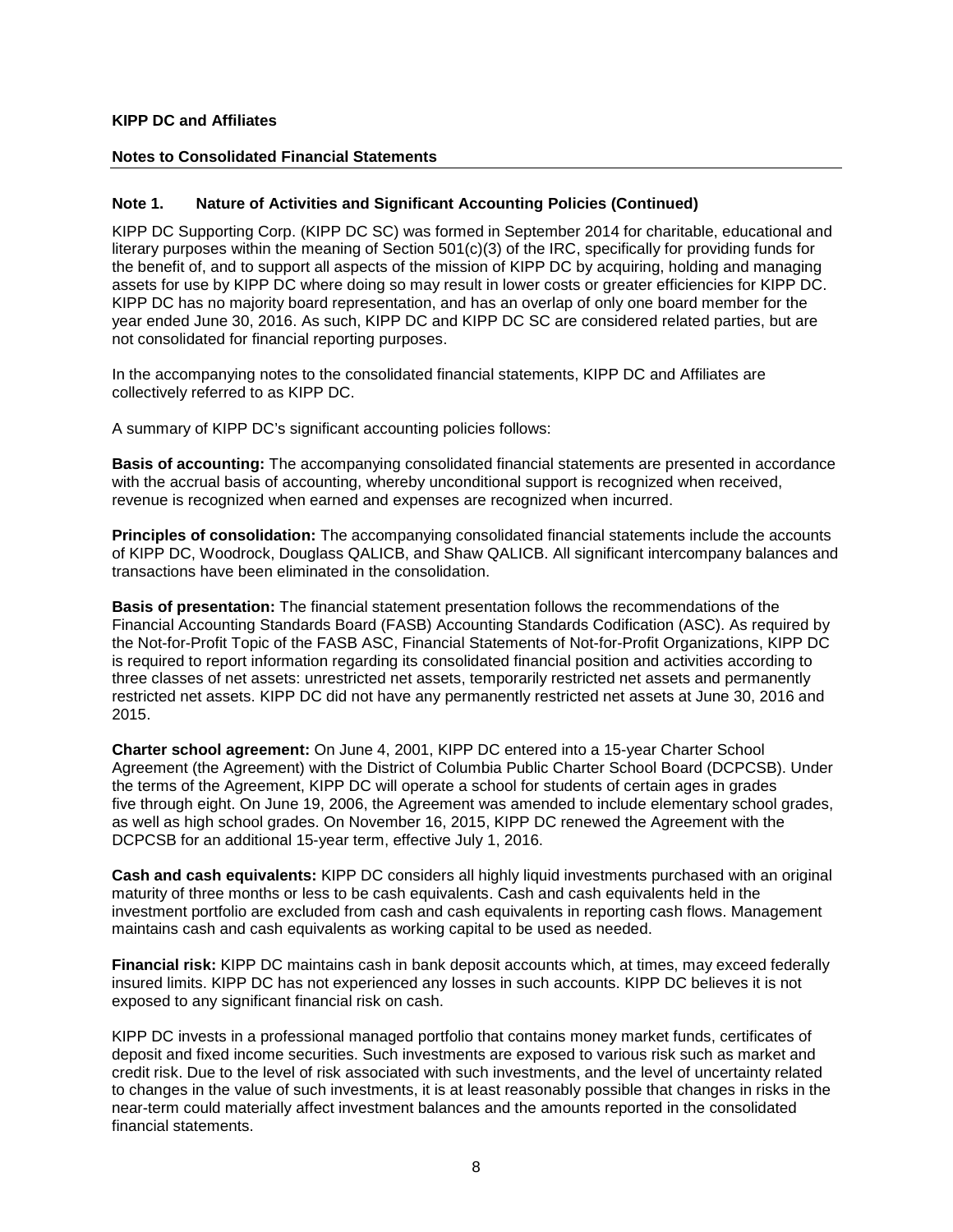### **Notes to Consolidated Financial Statements**

### **Note 1. Nature of Activities and Significant Accounting Policies (Continued)**

**Investments:** Investments in equity securities with readily determinable fair values and all investments in debt securities are reflected at fair market value. To adjust the carrying value of these investments, the change in fair market value is recorded as a component of investment income or loss in the consolidated statements of activities.

**Receivables:** Receivables are carried at original invoice amounts less an estimate made for doubtful receivables based on a review of all outstanding amounts on a monthly basis. Management determines the allowance for doubtful accounts by identifying troubled accounts and using historical experience applied to an aging of accounts. Receivables are written off when deemed uncollectible. Recoveries of receivables previously written off are recorded when received. Management believes that an allowance was not required based on its evaluation of collectability of receivables at June 30, 2016 and 2015.

**Promises to give:** Contributions are recognized when the donor makes a written promise to give that is, in substance, unconditional. Contributions that are restricted by the donor are reported as increases in unrestricted net assets if the restrictions expire in the fiscal year in which the contributions are recognized. The allowance for doubtful promises to give is based on management's evaluation of the status of existing promises to give and historical results. Management has determined that receivables are fully collectible, and there was no allowance for doubtful receivables at June 30, 2016 and 2015.

**Property and equipment:** Property and equipment are recorded at cost. Depreciation is computed using the straight-line method over the estimated useful life of the related asset, ranging from 3 to 40 years. Normal repairs and maintenance are expensed as incurred. KIPP DC capitalizes all property and equipment purchased with a cost of \$5,000 or more.

**Valuation of long-lived assets:** KIPP DC accounts for the subsequent measurement of certain longlived assets in accordance with subsections of the FASB ASC Topic Property, Plant and Equipment that address Impairment or Disposal of Long-Lived Assets. The accounting standard requires that property, plant and equipment and certain identifiable intangible assets be reviewed for impairment whenever events or changes in circumstances indicate that the carrying amount of an asset may not be recoverable. Recoverability of the long-lived asset is measured by a comparison of the carrying amount of the asset to future undiscounted net cash flows expected to be generated by the asset. If such assets are considered to be impaired, the impairment to be recognized is measured by the amount by which the carrying amount of the assets exceeds the estimated fair value of the assets. Assets to be disposed of are reported at the lower of the carrying amount or fair value, less costs to sell.

**Interest rate swap agreements:** The fair value of the interest rate swap agreements is the estimated amount that the bank or financial institution would receive or pay to terminate the swap agreements at the reporting date, taking into account current interest rates and the current credit worthiness of the swap counter parties.

**Interest rate cap agreement:** The fair value of the interest rate cap agreement is the estimated amount that KIPP DC would receive to sell the cap agreement to a market participant at the reporting date, taking into account current interest rates and the current credit worthiness of the cap counter parties.

**Debt issuance costs:** KIPP DC paid certain customary fees, as required, to secure the notes payable used to finance the construction of its new schools. These fees have been capitalized and are being amortized over the term of the notes payable using the effective interest method.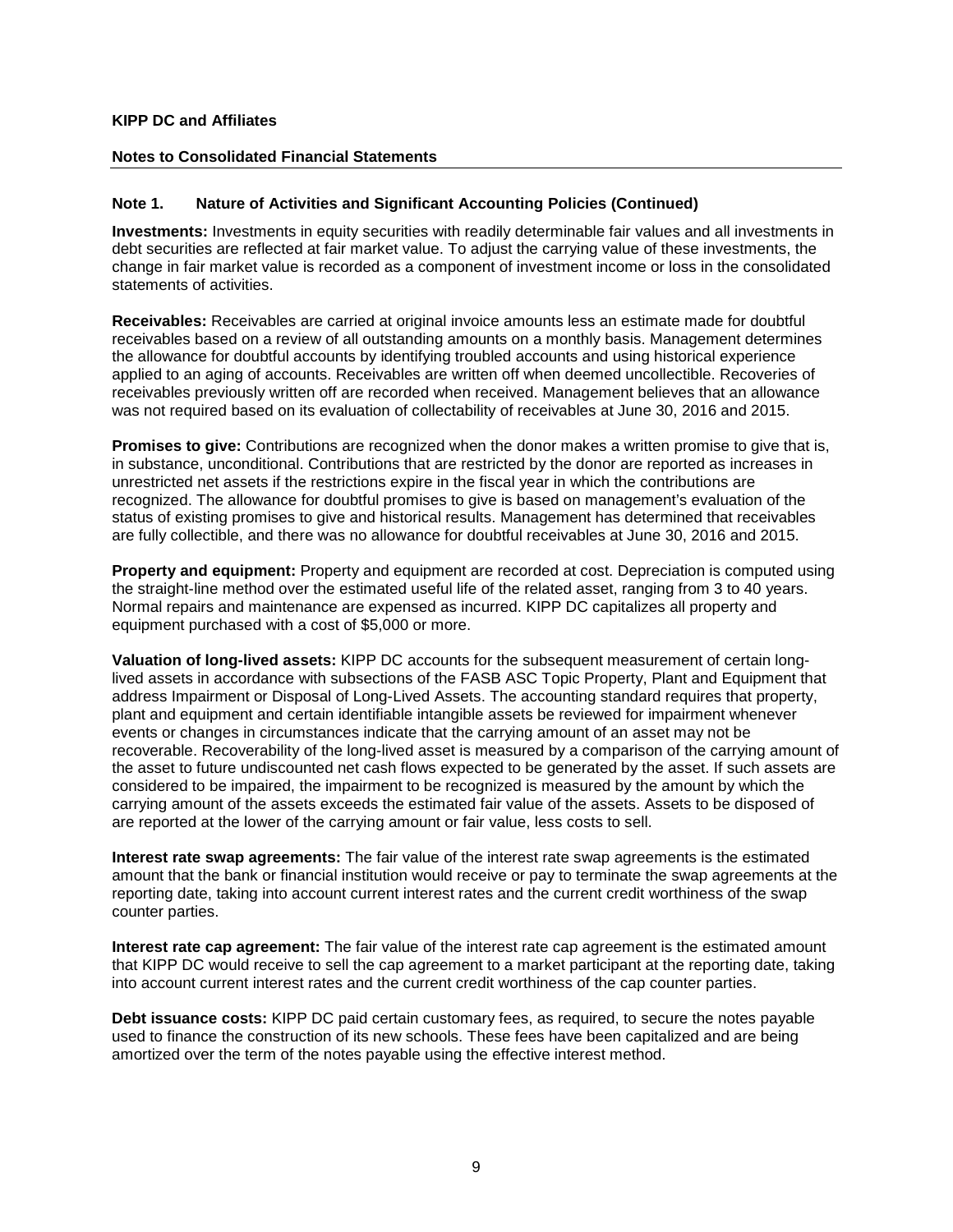#### **Notes to Consolidated Financial Statements**

### **Note 1. Nature of Activities and Significant Accounting Policies (Continued)**

**Deferred rent:** KIPP DC has various lease agreements. The leases include annual escalations that are being allocated on a straight-line basis over the term of the lease as an offset against each period's rent expense. The deferred rent liability on the accompanying consolidated balance sheets represents the cumulative difference between the monthly rent expense and rent paid.

**Allocation of expenses:** Expenses are either directly charged to program services as incurred or proportionately allocated to functional categories based on various allocation methods.

**Net assets:** Unrestricted net assets are the net assets that are neither permanently restricted nor temporarily restricted by donor-imposed stipulations.

Temporarily restricted net assets result from contributions whose use is limited by donor-imposed stipulations that either expire by passage of time or can be fulfilled and removed by actions of KIPP DC pursuant to these stipulations. Temporarily restricted net assets are reported as unrestricted net assets if the restrictions are met in the same period received. Net assets may be temporarily restricted for various purposes, such as use in future periods or use for specified purposes. Temporarily restricted net assets were released from restrictions during the years ended June 30, 2016 and 2015, for various purposes, including elementary school development, teacher training, new school start-up, college access programs, other academic support, facilities and growth. At June 30, 2016 and 2015, temporarily restricted net assets represented amounts restricted for specific education-related expenses and future periods.

**Per-pupil allocation:** KIPP DC receives a per student allocation from the District of Columbia to cover the cost of academic and facilities expenses. Pupil allocation revenue is recognized in the period when it is earned, which is the school year for which the allocation is made. Unearned pupil allocation collections are recorded as deferred revenue.

**Contributions:** Contributions are recognized when the donor makes a promise to give to KIPP DC that is, in substance, unconditional. Donor-restricted revenue is reported as an increase in temporarily or permanently restricted net assets, depending on the nature of the restriction. However, if a restriction is fulfilled in the same time period in which the contribution is received, KIPP DC reports the support as unrestricted. When a restriction expires (that is, when a stipulated time restriction ends or purpose restriction is accomplished), temporarily restricted net assets are reclassified to unrestricted net assets and reported in the consolidated statements of activities as net assets released from restrictions.

**Grants:** KIPP DC receives grants from federal agencies and private grantors for various purposes. Receivables related to grant awards are recorded to the extent unreimbursed expenditures have been incurred for the purposes specified by an approved grant or award. KIPP DC defers grant collections under approved awards from grantors to the extent amounts received exceed expenditures incurred for the purposes specified under the grant restrictions. These deferred grants are recorded as refundable advances.

**Contributed services:** KIPP DC receives contributions of services toward the fulfillment of program objectives and general operations. Those services, which meet the criteria for recognition, have been included in revenue and expense categories.

**Sublease rental income:** Sublease rental income is being recognized on a straight-line basis based on the aggregate minimum rental payments called for in the lease agreements over the applicable lease terms.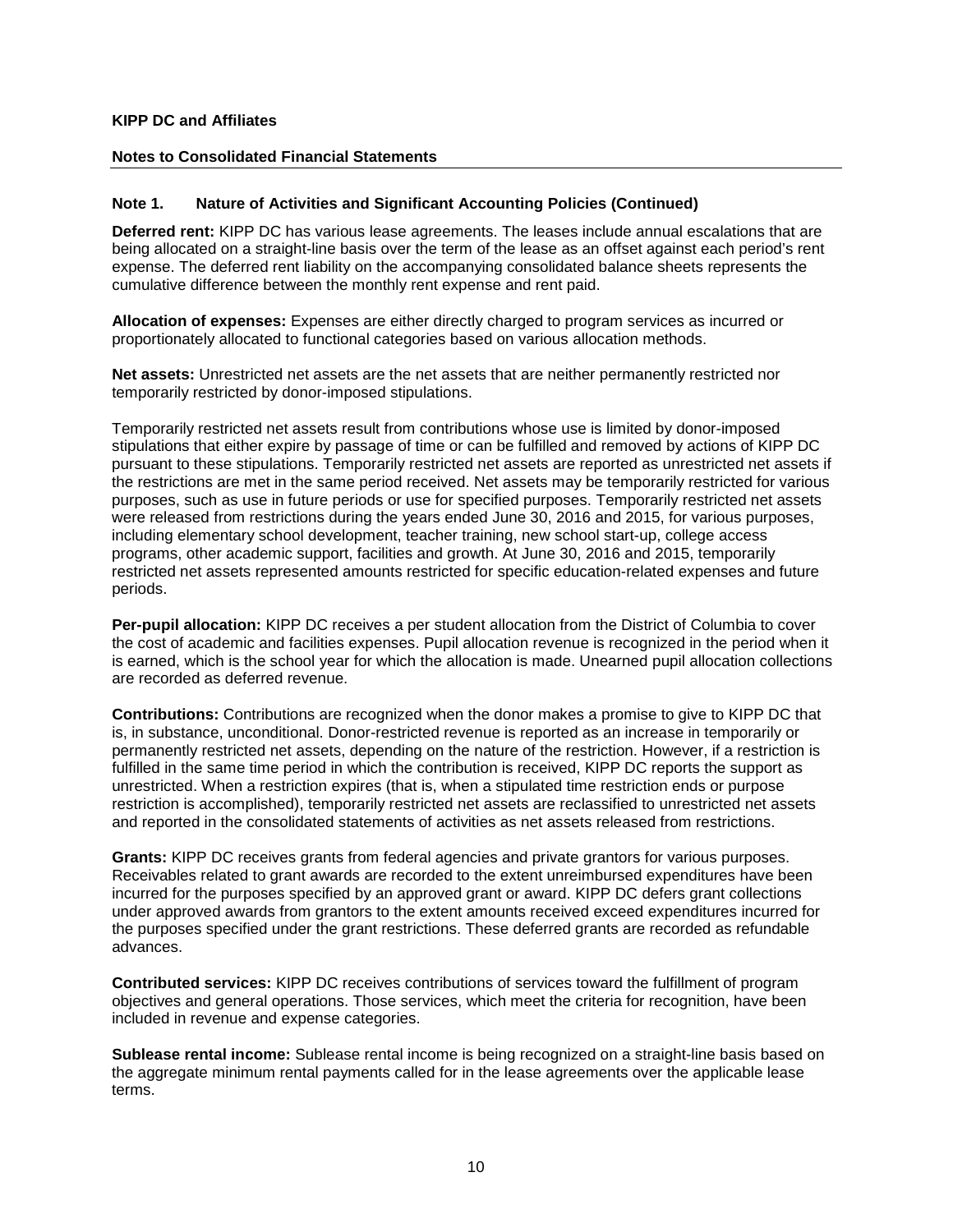### **Notes to Consolidated Financial Statements**

### **Note 1. Nature of Activities and Significant Accounting Policies (Continued)**

**Tax status:** KIPP DC is a tax-exempt organization under Section 501(c)(3) of the IRC and is not considered to be a private foundation. KIPP DC is exempt from federal taxes on income other than unrelated business income. KIPP DC did not have any net unrelated business income for the years ended June 30, 2016 and 2015. Douglass QALICB is a District of Columbia non-stock, non-profit organization. Shaw QALICB is a District of Columbia non-stock, non-profit organization. Douglass QALICB may file for tax-exempt status under Section 501(c)(2).

KIPP DC follows the accounting standard on accounting for uncertainty in income taxes, which addresses the determination of whether tax benefits claimed or expected to be claimed on a tax return should be recorded in the consolidated financial statements. Under this guidance, KIPP DC may recognize the tax benefit from an uncertain tax position only if it is more likely than not that the tax position will be sustained on examination by taxing authorities based on the technical merits of the position. The tax benefits recognized in the consolidated financial statements from such a position are measured based on the largest benefit that has a greater than 50% likelihood of being realized upon ultimate settlement. The guidance on accounting for uncertainty in income taxes also addresses de-recognition, classification, interest and penalties on income taxes and accounting in interim periods.

Interest and penalties associated with unrecognized tax benefits are classified as additional income taxes in the consolidated statements of activities.

KIPP DC files income tax returns in the U.S. federal jurisdiction. As of June 30, 2016, there were no material unrecognized/derecognized tax benefits or tax penalties or interest. Generally, KIPP DC is no longer subject to U.S. federal income tax examinations by tax authorities for years before 2013.

**Use of estimates:** The preparation of consolidated financial statements requires management to make estimates and assumptions that affect the reported amounts of assets and liabilities, the disclosure of contingent assets and liabilities at the date of the financial statements, and the reported amounts of revenue and expenses during the reporting period. Actual results could differ from those estimates.

**Reclassifications:** Certain items in the June 30, 2015, summarized comparative financial information have been reclassified to conform to the June 30, 2016, consolidated financial statement presentation. The reclassifications had no effect on the previously reported change in net assets or net assets.

**Pending accounting pronouncement:** In April 2015, the FASB issued Accounting Standards Update (ASU) No. 2015-03, *Simplifying the Presentation of Debt Issuance Costs*, which requires that debt issuance costs related to a recognized debt liability be presented on the consolidated balance sheets as a direct deduction from the carrying amount of that debt liability, consistent with debt discounts. The ASU is effective for KIPP DC for the year ending June 30, 2017, but early adoption is permissible.

In February 2016, the FASB issued ASU No. 2016-02, *Leases (Topic 842).* The guidance in this ASU supersedes the leasing guidance in Topic 840, *Leases.* Under the new guidance, lessees are required to recognize lease assets and lease liabilities on the consolidated balance sheets for all leases with terms longer than 12 months. Leases will be classified as either finance or operating, with classification affecting the pattern of expense recognition in the consolidated statements of activities. The new standard is effective for Kipp DC for the fiscal year beginning July 1, 2020. A modified retrospective transition approach is required for lessees for capital and operating leases existing at, or entered into after, the beginning of the earliest comparative period presented in the financial statements, with certain practical expedients available. Kipp DC is currently evaluating the impact of the pending adoption of the new standard on the consolidated financial statements.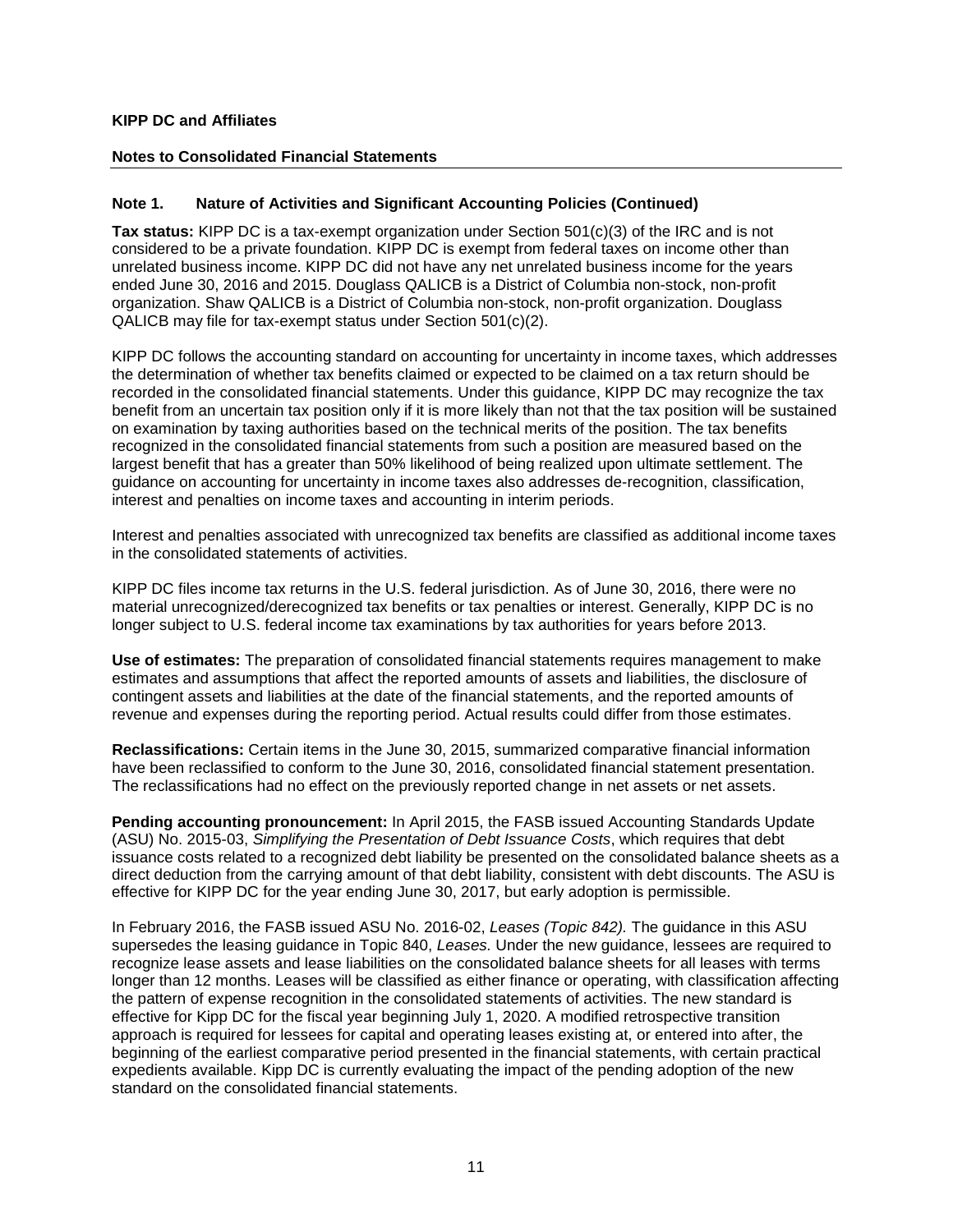### **Notes to Consolidated Financial Statements**

### **Note 1. Nature of Activities and Significant Accounting Policies (Continued)**

In August 2016, the FASB issued ASU No. 2016-14, *Not-for-Profit Entities (Topic 958): Presentation of Financial Statements of Not-for-Profit Entities.* The amendments in this ASU make improvements to the information provided in consolidated financial statements and accompanying notes of not-for-profit entities. The amendments set forth the FASB's improvements to net asset classification requirements and the information presented about a not-for-profit entity's liquidity, financial performance and cash flows. The ASU will be effective for fiscal years beginning after December 15, 2017. Early adoption is permitted. The changes in this ASU should generally be applied on a retrospective basis in the year that the ASU is first applied. Kipp DC has not yet evaluated the impact of this ASU on the consolidated financial statements.

**Subsequent events:** Subsequent events have been evaluated through October 26, 2016, which is the date the consolidated financial statements were available to be issued.

### **Note 2. Restricted Cash and Investments**

Under the terms of certain notes payable and construction agreements, KIPP DC is required to maintain minimum balances with financial institutions. In addition, unspent proceeds from notes payable and a restricted private contribution are restricted for specific purposes.

At June 30, 2016 and 2015, \$1,915,015 and \$2,075,512 in cash, respectively, and \$20,225,056 and \$6,774,552 in investments, respectively, were restricted for these purposes.

On June 11, 2014, KIPP DC acquired the asset of Arts and Technology Academy (ATA), a former District of Columbia non-profit corporation and public charter school. During the year end June 30, 2014, KIPP DC entered into a loan agreement with PNC bank in connection with the ATA acquisition. The loan term required KIPP DC to maintain a deposit account with the bank in an amount at no time to be less than the principal amount of the loan outstanding. At June 30, 2016 and 2015, the cash amount of \$0 and \$8,102, respectively, was restricted for this purpose. In addition, restricted cash included \$162,611 and \$230,323 at June 30, 2016 and 2015, respectively, related to the KIPP DC – Shaw QALICB, Inc. City First Capital XX, LLC note payable. The other restricted cash balances at June 30, 2016 and 2015, of \$1,752,404 and \$1,837,087, respectively, relate to restricted amounts pertaining to loans required for the Hamilton campus project.

Restricted investments of \$6,356,102 and \$6,324,387 at June 30, 2016 and 2015, respectively, were due to requirements of the D.C. Revenue Bonds, KIPP DC Issue, Series 2013A. The investment is restricted for bond project fund, debt service fund and debt service reserve. In addition, restricted investments of \$4,309,428 and \$450,165 at June 30, 2016 and 2015, respectively, were due to requirements of the D.C. Variable Rate Revenue Bonds Series 2014 bonds. The investment is restricted for bond project fund, debt service fund and debt service reserve. Other restricted investments at June 30, 2016, include an investment of \$210,091 related to requirements of the D.C. Revenue Bonds, KIPP DC issue Series 2015 and \$9,349,435 in proceeds from a restricted contribution received in fiscal year ending June 30, 2016.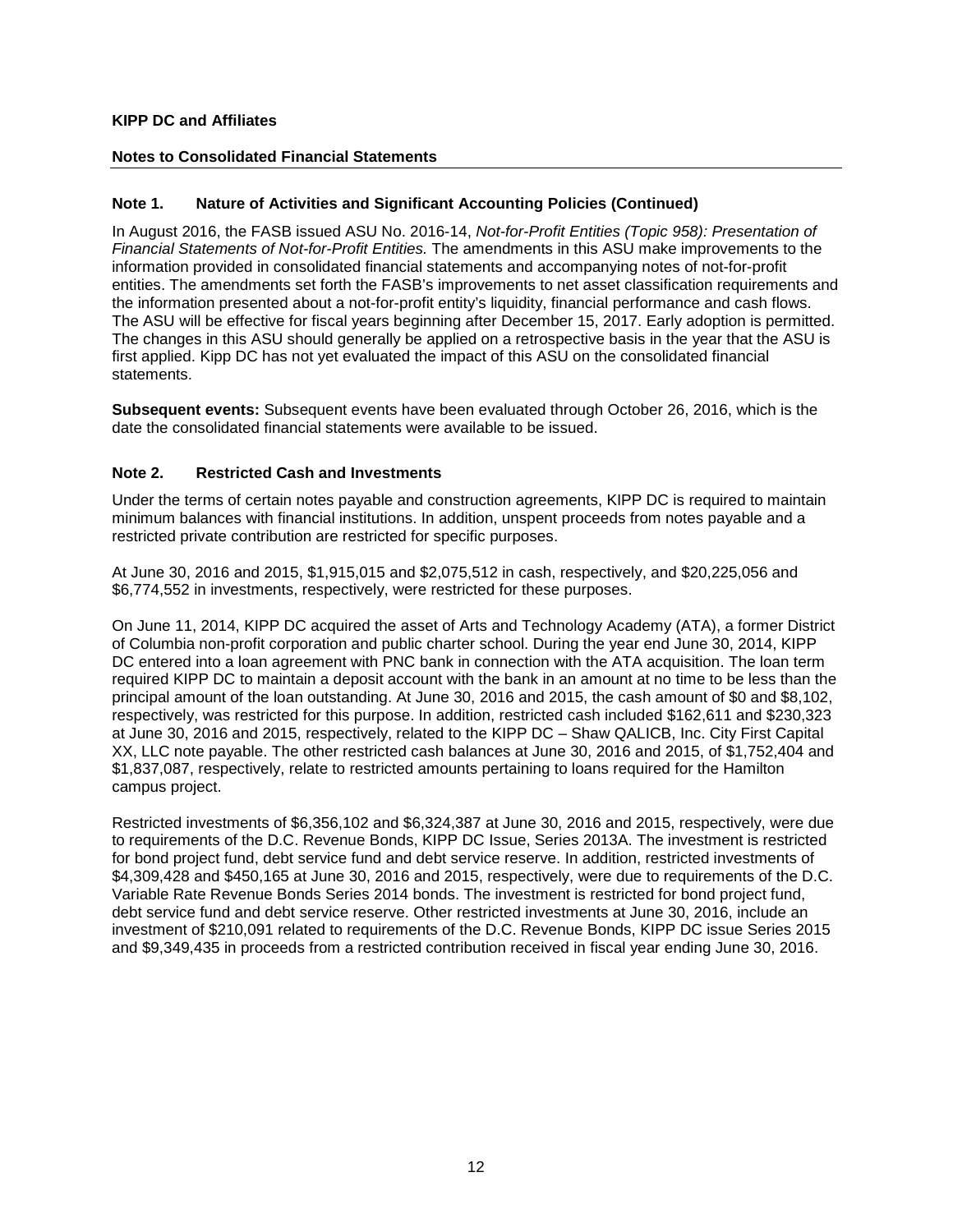### **Notes to Consolidated Financial Statements**

### **Note 3. Promises to Give**

Promises to give at June 30, 2016 and 2015, consist of the following:

|                                   | 2016 |           |  | 2015      |  |  |
|-----------------------------------|------|-----------|--|-----------|--|--|
|                                   |      |           |  |           |  |  |
| One year or less                  |      | 3,248,113 |  | 1,987,496 |  |  |
| One to five years                 |      | 1,360,000 |  | 4,638,000 |  |  |
|                                   |      | 4,608,113 |  | 6,625,496 |  |  |
| Less discount on promises to give |      | (82, 409) |  | (99, 956) |  |  |
|                                   |      | 4,525,704 |  | 6,525,540 |  |  |

In addition, KIPP DC has conditional promises to give of a maximum of \$1,802,000. Future payments are contingent upon KIPP DC meeting certain milestones documented in the pledge agreement. No amounts for conditional promises to give have been recorded in the consolidated financial statements.

### **Note 4. Investments**

Investments and restricted investments at June 30, 2016 and 2015, consist of the following:

|                                                                                                                     | 2016                                   |   | 2015                     |
|---------------------------------------------------------------------------------------------------------------------|----------------------------------------|---|--------------------------|
| Money market funds – U.S. Treasury securities<br>Certificates of deposit<br>Fixed income - U.S. Treasury securities | 33,220,173<br>16.999.846<br>21,571,377 | S | 43,145,192<br>15,100,000 |
|                                                                                                                     | 71,791,396                             |   | 58,245,192               |

The end of year unrestricted investment balance was approximately \$51.6 million. This consists of three primary components: (1) approximately \$31.0 million (of 120 days cash on hand) required as part of the KIPP DC Master Trust Indenture and other debt covenants related to the Series 2013 Series 2014, Series 2015, and Series 2016 bonds, (2) approximately \$15.5 million to be in line with our Board approved cash management policy, and (3) approximately \$4.1 million held as capital improvement reserves for all existing campuses. Although these investments are considered unrestricted for accounting purposes, management considers these requirements to meet the KIPP DC Master Trust Indenture and other debt covenants, ensure appropriate liquidity for a growing organization, and make necessary capital improvements.

The additional amount of approximately \$1 million is considered working capital and growth capital, along with our cash and cash equivalent balance.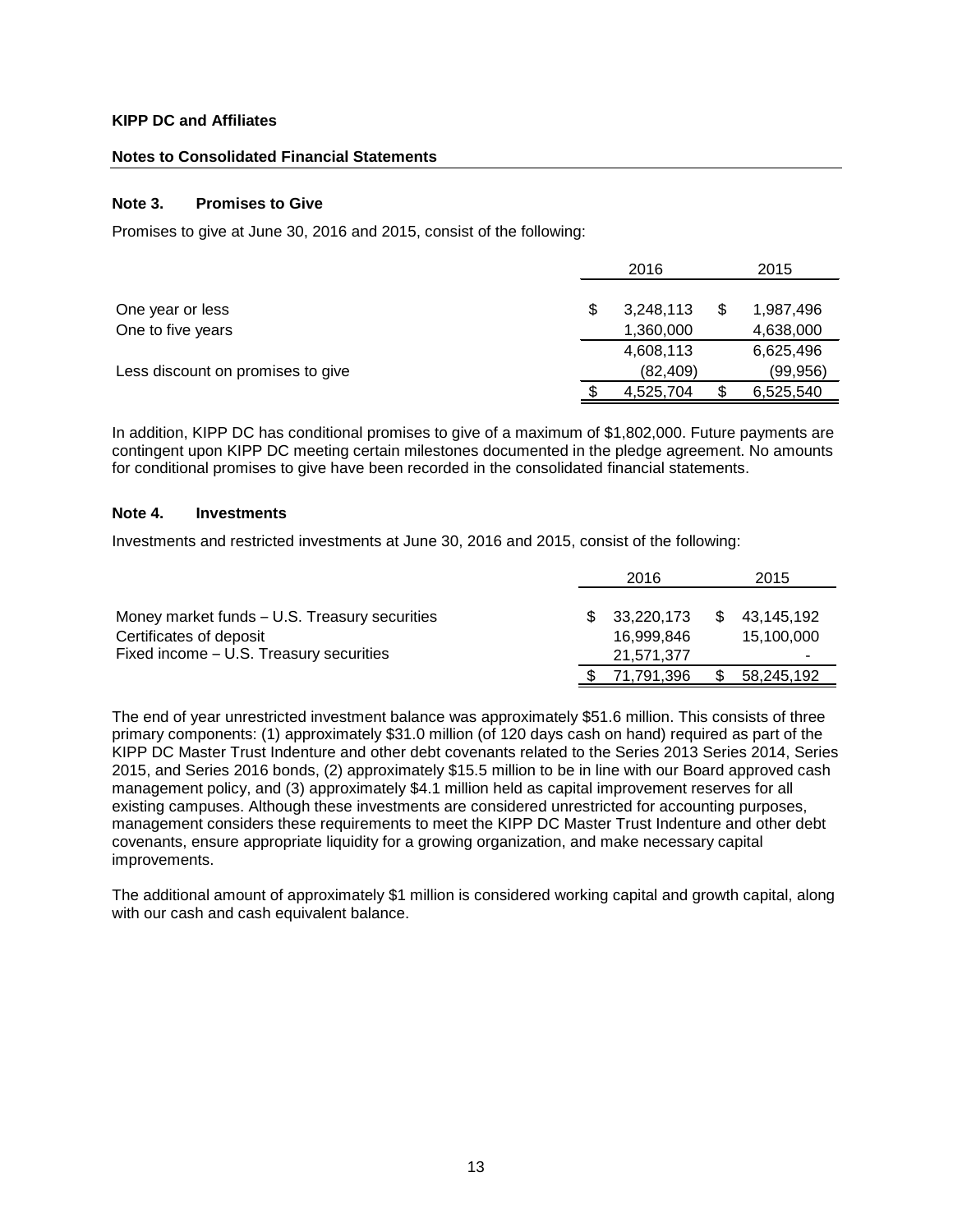### **Notes to Consolidated Financial Statements**

### **Note 4. Investments (Continued)**

Investment income for the years ended June 30, 2016 and 2015, consists of the following:

|                                                        |   | 2016              | 2015 |                   |  |
|--------------------------------------------------------|---|-------------------|------|-------------------|--|
| Interest and dividends<br>Realized and unrealized loss |   | 95.700<br>(9,626) |      | 71,665<br>(1,150) |  |
|                                                        | œ | 86.074            |      | 70.515            |  |

### **Note 5. Property and Equipment**

Property and equipment at June 30, 2016, and depreciation expense for the year then ended consist of the following:

|                           | Estimated<br>Accumulated |    | <b>Net</b>  |              | Depreciation |                 |         |           |
|---------------------------|--------------------------|----|-------------|--------------|--------------|-----------------|---------|-----------|
| <b>Asset Category</b>     | Useful Lives             |    | Cost        | Depreciation |              | Value           | Expense |           |
|                           |                          |    |             |              |              |                 |         |           |
| Land                      |                          | \$ | 8,900,235   | \$           |              | \$<br>8.900.235 | \$      |           |
| Building and improvements | 28 to 40 years           |    | 41,391,055  |              | 7,796,345    | 33,594,710      |         | 1,222,277 |
| Computer equipment        | 3 years                  |    | 546.396     |              | 453.247      | 93,149          |         | 68,197    |
| Furniture and equipment   | 5 years                  |    | 357.483     |              | 279,906      | 77,577          |         | 21,470    |
| Leasehold improvements    | Life of lease (a)        |    | 125,833,384 |              | 11,673,969   | 114,159,415     |         | 4,054,121 |
| Construction-in-process   |                          |    | 18,843,662  |              |              | 18,843,662      |         |           |
|                           |                          | \$ | 195,872,215 |              | \$20,203,467 | 175,668,748     |         | 5,366,065 |

(a) Shorter of the estimated useful life of the asset or lease term.

Property and equipment at June 30, 2015, and depreciation expense for the year then ended consisted of the following:

|                           | Estimated         | Accumulated |             |              | Net        |   | Depreciation |    |           |  |  |  |  |       |  |  |         |
|---------------------------|-------------------|-------------|-------------|--------------|------------|---|--------------|----|-----------|--|--|--|--|-------|--|--|---------|
| <b>Asset Category</b>     | Useful Lives      |             | Cost        | Depreciation |            |   |              |    |           |  |  |  |  | Value |  |  | Expense |
|                           |                   |             |             |              |            |   |              |    |           |  |  |  |  |       |  |  |         |
| Land                      |                   | \$          | 8,900,235   | \$           | ٠          | S | 8,900,235    | \$ |           |  |  |  |  |       |  |  |         |
| Building and improvements | 28 to 40 years    |             | 41,373,600  |              | 6,574,070  |   | 34,799,530   |    | 1,218,026 |  |  |  |  |       |  |  |         |
| Computer equipment        | 3 years           |             | 518,167     |              | 385,051    |   | 133,116      |    | 99,787    |  |  |  |  |       |  |  |         |
| Furniture and equipment   | 5 years           |             | 308.624     |              | 258,437    |   | 50.187       |    | 20,709    |  |  |  |  |       |  |  |         |
| Leasehold improvements    | Life of lease (a) |             | 81,102,707  |              | 8,952,726  |   | 72,149,981   |    | 3,861,580 |  |  |  |  |       |  |  |         |
| Construction-in-process   |                   |             | 36,239,484  |              |            |   | 36,239,484   |    |           |  |  |  |  |       |  |  |         |
|                           |                   |             | 168,442,817 | \$.          | 16,170,284 |   | 152,272,533  |    | 5,200,102 |  |  |  |  |       |  |  |         |

(a) Shorter of the estimated useful life of the asset or lease term.

## **Note 6. Capital Lease Obligation**

KIPP DC leases space from an unrelated non-profit entity under the provisions of a capital lease. The lease expires on January 31, 2035. The terms of the capital lease provide for monthly payments of \$7,500 per month through August 31, 2015, with escalated payments for the remainder of the lease. The carrying value of the leased asset net of accumulated depreciation at June 30, 2016 and 2015, was \$2,832,423 and \$2,998,853, respectively.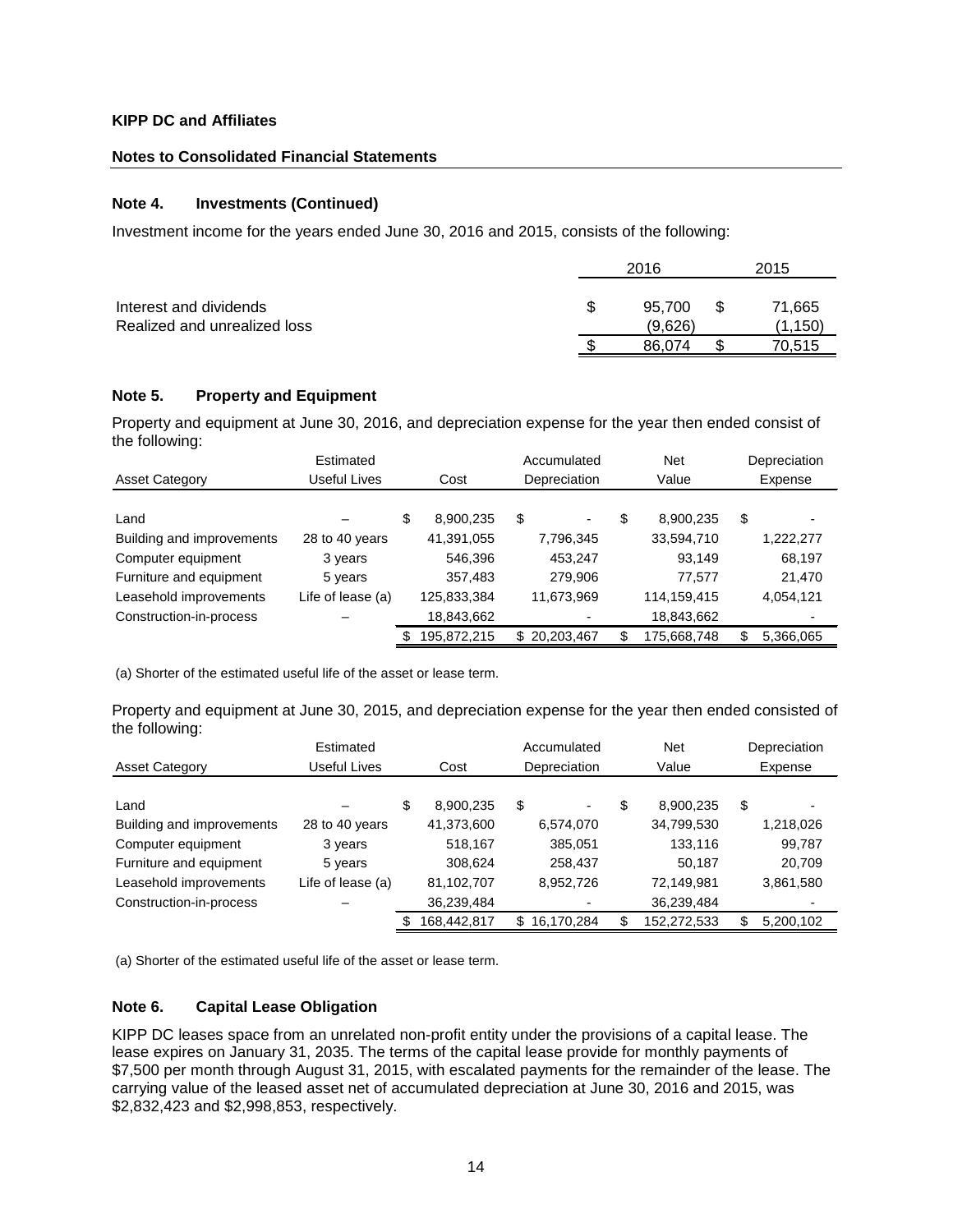# **Notes to Consolidated Financial Statements**

# **Note 6. Capital Lease Obligation (Continued)**

Future minimum lease payments remaining are as follows:

| Years ending June 30:             |    |             |
|-----------------------------------|----|-------------|
| 2017                              | \$ | 96,000      |
| 2018                              |    | 96,000      |
| 2019                              |    | 96,000      |
| 2020                              |    | 96,000      |
| 2021                              |    | 151,716     |
| Thereafter                        |    | 2,574,392   |
|                                   |    | 3,110,108   |
| Less amount representing interest |    | (1,710,375) |
|                                   | c  | 1,399,733   |

# **Note 7. Notes Payable**

Long-term debt at June 30, 2016 and 2015, consists of the following:

|                                                                                                                                                                                                                                                                                                                                   | 2016              | 2015          |
|-----------------------------------------------------------------------------------------------------------------------------------------------------------------------------------------------------------------------------------------------------------------------------------------------------------------------------------|-------------------|---------------|
| KIPP DC:                                                                                                                                                                                                                                                                                                                          |                   |               |
| District of Columbia Revenue Bonds (KIPP DC Issue - Series 2013A);<br>fixed semi-annual interest and annual principal payments<br>until July 2048, when the bonds mature.                                                                                                                                                         | 63,070,000<br>\$. | \$ 63,070,000 |
| District of Columbia Revenue Bonds (KIPP DC Issue - Series 2014);<br>maximum loan amount \$38 million; monthly interest-only payments<br>through July 1, 2016; interest rate variable $(70\%$ LIBOR + 1.15%);<br>maturity date of June 1, 2046.                                                                                   | 27,373,601        | 13,991,197    |
| Note payable due to Compass Bank; monthly interest-only payments;<br>interest rate variable (one-month LIBOR + 1.30%); balance due in full<br>on October 1, 2026 (maturity date). Per the note the lender has the option<br>to require prepayment in full of all outstanding and interest on<br>May 1, 2018 (mandatory put date). | 18,000,000        |               |
| District of Columbia Revenue Bonds (KIPP DC Issue - Series 2015);<br>maximum loan amount \$20 million; monthly interest-only payments<br>through July 1, 2016; interest rate variable $(65.01\%$ LIBOR + 1.14%);<br>maturity date of June 1, 2046.                                                                                | 14,207,050        |               |
| Note payable due to Community Urban Revitalization Enterprises V, LLC;<br>semi-annual interest payments due for the first seven years; interest rate<br>of 1.344%; amortization of principal begins on December 1, 2022; and loan<br>matures on December 1, 2049.                                                                 | 7,469,000         | 7,469,000     |

(Continued)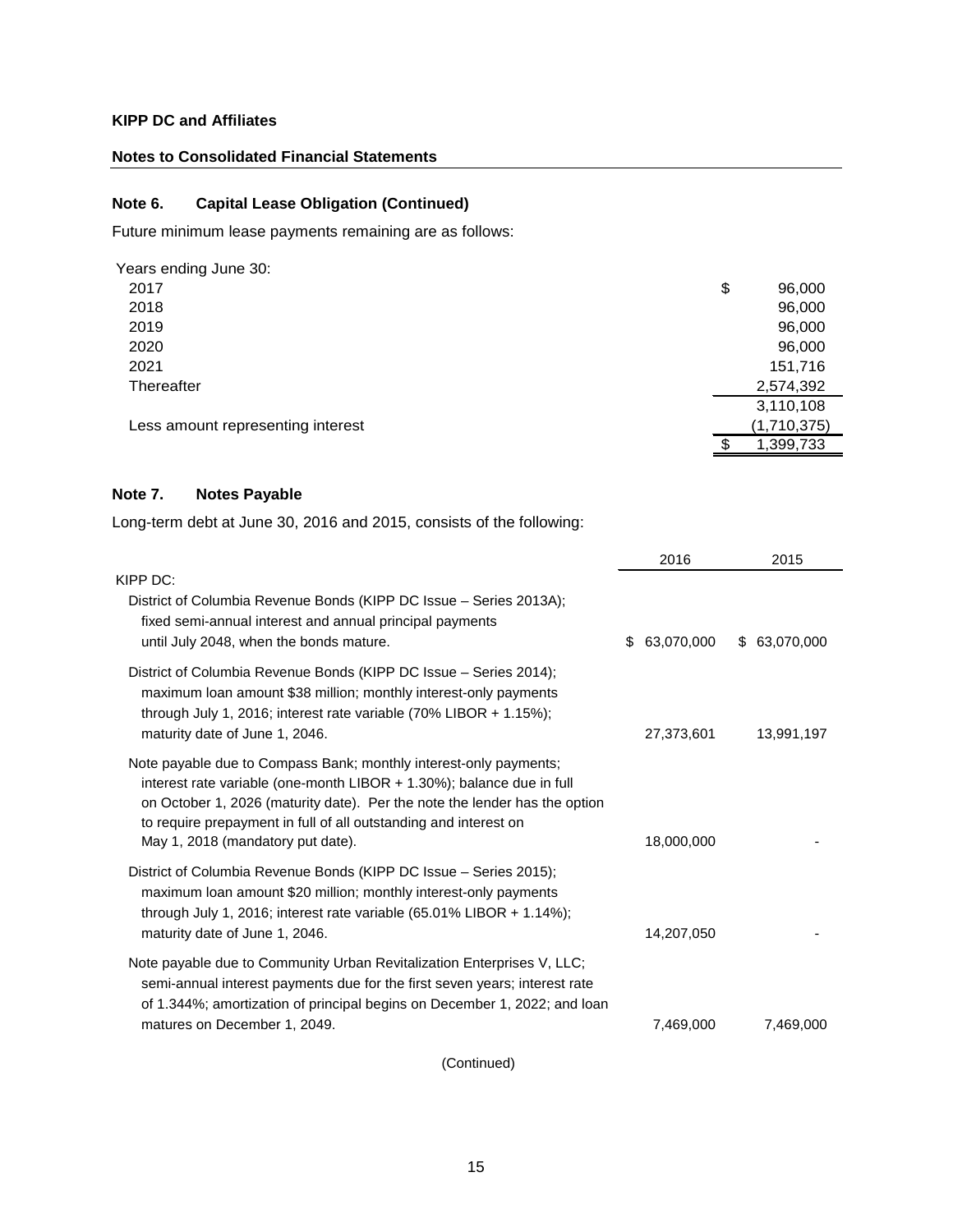# **Notes to Consolidated Financial Statements**

# **Note 7. Notes Payable (Continued)**

|                                                                                                                                                                                                                                                                                                                                                                                                                                                                                                                                                                                            | 2016            | 2015            |
|--------------------------------------------------------------------------------------------------------------------------------------------------------------------------------------------------------------------------------------------------------------------------------------------------------------------------------------------------------------------------------------------------------------------------------------------------------------------------------------------------------------------------------------------------------------------------------------------|-----------------|-----------------|
| KIPP DC (Continued):<br>Note payable due to Civic Builders Sub-CDE V, LLC;<br>annual interest payments due for the first seven years; interest rate of 1%;<br>amortization of principal begins on December 1, 2022;<br>and loan matures on December 1, 2049.                                                                                                                                                                                                                                                                                                                               | \$<br>6,370,000 | \$<br>6,370,000 |
| Note payable due to PNC CDE 55, LP;<br>semi-annual interest payments due for the first seven years; interest rate<br>of 1.344%; amortization of principal begins on December 1, 2022; and loan<br>matures on December 1, 2049.                                                                                                                                                                                                                                                                                                                                                             | 1,925,000       | 1,925,000       |
| Note payable due to PNC CDE 43, LP;<br>annual interest payments due for the first seven years; interest rate of 1%;<br>amortization of principal begins on December 1, 2022;<br>and loan matures on December 1, 2049.                                                                                                                                                                                                                                                                                                                                                                      | 1,625,000       | 1,625,000       |
| KIPP DC - Douglass QALICB, Inc.:<br>New Markets Investment 40, LLC promissory note, fixed interest at<br>4.8095%, payable monthly on the first banking day of each month.<br>Balance due in full on May 9, 2044. Per the promissory note, in<br>May 2016, the lender has the option to require prepayment in the<br>amount of \$7,583,726 and thereby, relieve KIPP DC of the remaining<br>balance due. This loan was fully repaid on May 9, 2016.                                                                                                                                         |                 | 13,859,486      |
| Bank of America CDE I, LLC loan, fixed interest at 6.110%, payable<br>monthly on the first banking day of each month. This loan was fully<br>repaid on May 9, 2016.                                                                                                                                                                                                                                                                                                                                                                                                                        |                 | 10,000,000      |
| KIPP DC - Shaw QALICB, Inc.:<br>City First Capital XX, LLC note payable agreement entered on October 4,<br>2011. Advances under this note shall bear interest from the date of this<br>note until paid at the rate of 1.00% per annum. Interest payable in equal<br>quarterly installments on the 15th of March, June, September and<br>December of each year. Commencing on December 15, 2018, and<br>continuing on the 15th of March, June, September and December<br>thereafter until maturity on October 4, 2041, equal quarterly payments<br>of principal and interest shall be paid. | 17,705,702      | 17,705,702      |
| City First Capital XX, LLC note payable agreement entered on October 4,<br>2011. Advances under this note shall bear interest from the date of this<br>note until paid at the rate of 1.00% per annum. Interest payable in equal<br>quarterly installments on the 15th of March, June, September and<br>December of each year. Commencing on December 15, 2018, and<br>continuing on the 15th of March, June, September and December<br>thereafter until maturity on October 4, 2041, equal quarterly payments<br>of principal and interest shall be paid.                                 | 5,814,298       | 5,814,298       |
|                                                                                                                                                                                                                                                                                                                                                                                                                                                                                                                                                                                            | 163,559,651     | 141,829,683     |
| Plus premium on note payable                                                                                                                                                                                                                                                                                                                                                                                                                                                                                                                                                               | 666,988         | 697,861         |
|                                                                                                                                                                                                                                                                                                                                                                                                                                                                                                                                                                                            | \$164,226,639   | \$142,527,544   |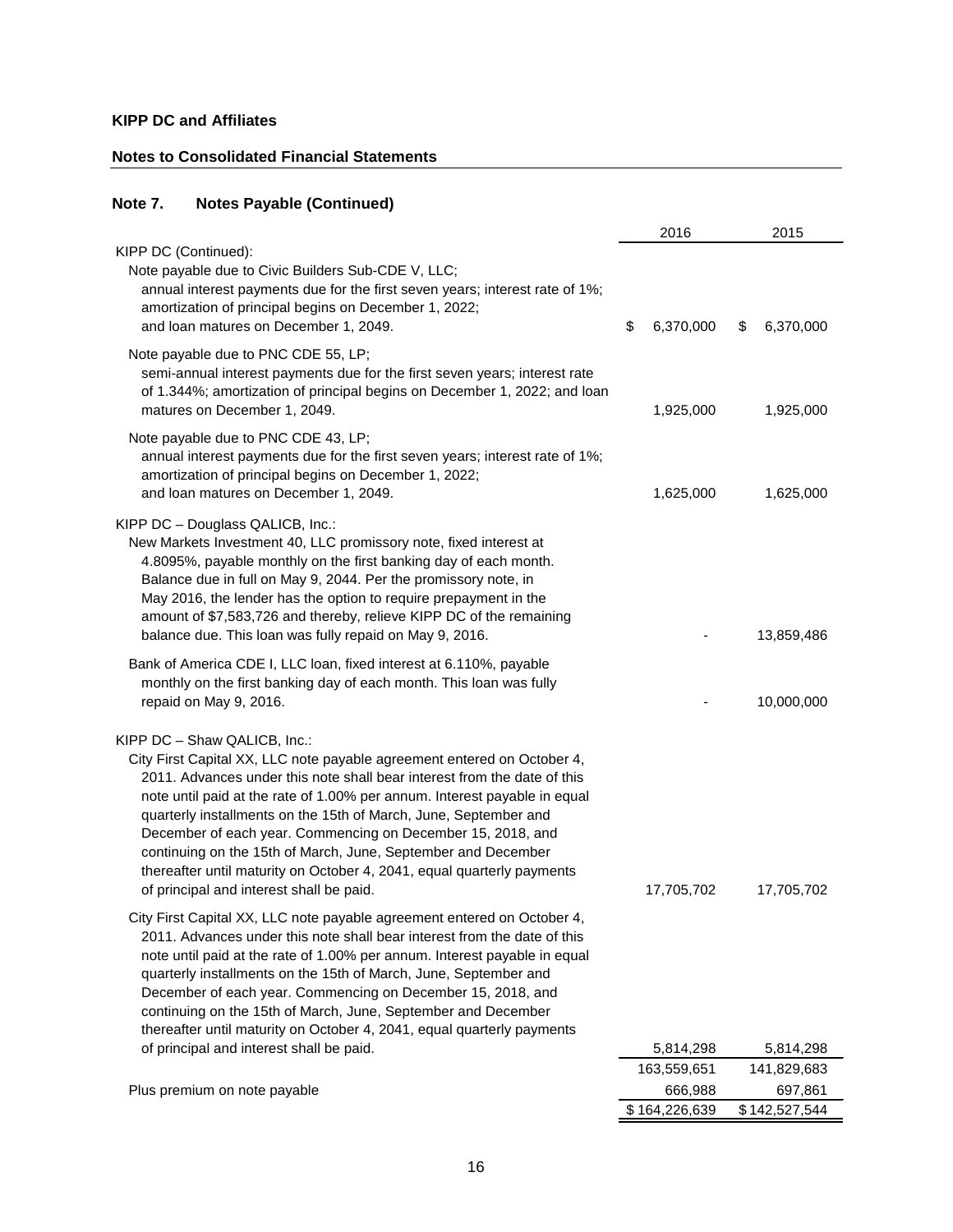#### **Notes to Consolidated Financial Statements**

### **Note 7. Notes Payable (Continued)**

These notes payable are collateralized by cash, pledges of per-pupil funding, liens on net revenues, deeds of trust on land and improvements, deeds of trust on ground leases and leasehold improvements and guarantees from KIPP DC. Inter-creditor agreements govern the allocation of this collateral.

In connection with the various debt agreements, KIPP DC has agreed, among other things, to: (1) maintain debt service coverage of not less than 1.10 to 1.00, and (2) maintain a minimum liquidity ratio.

Annual principal payments on these notes payable at June 30, 2016, are due in future years as follows:

| Years ending June 30:   |                    |
|-------------------------|--------------------|
| 2017                    | \$<br>1,460,000    |
| 2018                    | 20,210,797         |
| 2019                    | 3,031,730          |
| 2020                    | 3,118,922          |
| 2021                    | 3,209,205          |
| Thereafter              | 132,528,997        |
|                         | 163,559,651        |
| Premium on note payable | 666,988            |
|                         | 164,226,639<br>\$. |
|                         |                    |

Interest capitalized on these notes payable was \$144,090 and \$164,122 for the years ended June 30, 2016 and 2015, respectively. Interest expense was \$6,108,346 and \$5,216,556 for the years ended June 30, 2016 and 2015, respectively.

In order to mitigate the risk of a floating interest rate on the M&T Bank term loan, KIPP DC entered into an interest rate cap agreement for the notional amount of \$5,465,000 on September 27, 2011. The cost of the cap was \$93,750. In exchange, KIPP DC has received rate protection not to exceed 5% through June 1, 2015, and 7.5% from June 1, 2015, through September 1, 2018. KIPP DC carries the cap as an asset in the consolidated balance sheets at fair value. During the year ended June 30, 2014, KIPP DC paid off the entire outstanding balance of this loan. At June 30, 2016 and 2015, the value of the cap was \$2 and \$160, respectively. The notional value of the cap was \$2,643,000 as of June 30, 2016.

For the years ended June 30, 2016 and 2015, losses on the cap were (\$158) and (\$2,887), respectively.

In order to mitigate the risk of a floating interest rate on the District of Columbia Variable Rate Revenue Bonds Series 2014 bonds, KIPP DC entered into an interest rate swap agreement with PNC Bank, National Association (PNC) during the year ended June 30, 2015. The original notional value of this swap was \$14,700,000. The current notional value of this swap was \$34,000,000 at June 30, 2016. KIPP DC agrees to pay PNC a fixed rate of 2.068% on the principal balance of the bonds payable, in exchange for the receipt of floating rate interest payment based on 70% of the 30-day average London InterBank Offered Rate (LIBOR) (the LIBOR rate was .47% at June 30, 2016). This agreement has been designated as a hedging transaction to limit the KIPP DC's exposure to fluctuating interest payments due on its bonds and continues in effect until October 1, 2026. KIPP DC has recognized a liability of \$3,548,838 and \$1,357,155, respectively in the consolidated balance sheets and the related unrealized loss of \$2,191,683 and \$1,357,155 as a component of change in net assets in the consolidated statements of activities for the years ended June 30, 2016 and 2015, respectively.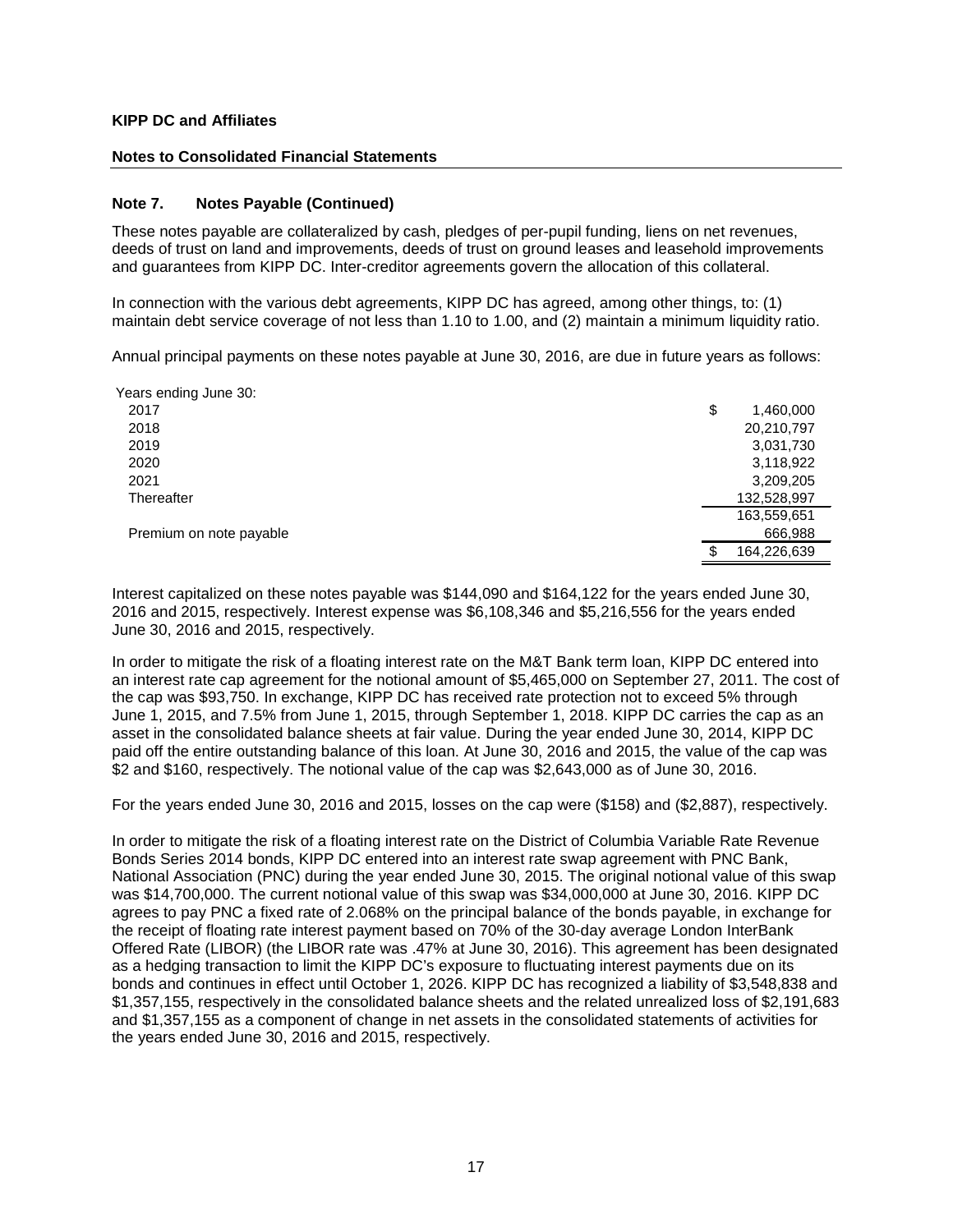### **Notes to Consolidated Financial Statements**

## **Note 7. Notes Payable (Continued)**

In order to mitigate the risk of a floating interest rate on the District of Columbia Variable Rate Revenue Bonds Series 2015 bonds, KIPP DC entered into an interest rate swap agreement with Compass Mortgage Corporation (CMC) on August 1, 2015, with an effective date of September 1, 2015. The original notional value of this cap was \$600,000. The current notional value of this swap was \$15,000,000 at June 30, 2016. KIPP DC agrees to pay CMC a fixed rate of 1.822% on the principal balance of the bonds payable, in exchange for the receipt of floating rate interest payment based on 65% of the 30-day average LIBOR (the LIBOR rate was .47% at June 30, 2016). This agreement has been designated as a hedging transaction to limit the KIPP DC's exposure to fluctuating interest payments due on its bonds and continues in effect until October 1, 2026. KIPP DC has recognized a liability of \$1,344,894 in the consolidated balance sheets and the related unrealized loss of \$1,344,894 as a component of change in net assets in the consolidated statements of activities for the year ended June 30, 2016.

## **Note 8. Note Receivable**

On October 4, 2011, KIPP DC loaned \$17,705,702 to Chase NMTC KIPP DC Investment Fund, LLC. This was made to qualify for the NMTC transaction related to the Shaw Campus. This note bears an interest rate of 1.32% per annum. The note requires payment of interest only until December 25, 2018, and quarterly payments of \$283,692 until maturity on October 4, 2041. Interest charged for the years ended June 30, 2016 and 2015, was \$234,003 and \$233,886, respectively.

## **Note 9. Temporarily Restricted Net Assets**

Changes in temporarily restricted net assets, by purpose, during the year ended June 30, 2016, were as follows:

|                        | <b>Balance</b> |                            |    |              |                     |           |               | <b>Balance</b> |
|------------------------|----------------|----------------------------|----|--------------|---------------------|-----------|---------------|----------------|
|                        |                | Additions<br>June 30, 2015 |    |              | <b>Restrictions</b> |           | June 30, 2016 |                |
| Purpose restricted:    |                |                            |    |              |                     |           |               |                |
| College access         |                | 283,902                    | \$ | 573.263      | \$                  | 652.272   | \$            | 204,893        |
| Other academic support |                | 25,000                     |    | 1.840.364    |                     | 340.777   |               | 1.524.587      |
| <b>Facilities</b>      |                | ۰                          |    | 5,000,000    |                     | ۰         |               | 5,000,000      |
| Growth                 |                | 52,632                     |    | 450.702      |                     | 52.632    |               | 450,702        |
| Time restricted        |                | 6,525,540                  |    | 4.517.547    |                     | 3,418,183 |               | 7,624,904      |
|                        |                | 6,887,074                  |    | \$12,381,876 |                     | 4.463.864 |               | \$14,805,086   |

Changes in temporarily restricted net assets, by purpose, during the year ended June 30, 2015, were as follows:

|                               | <b>Balance</b> |               |                     | <b>Released From</b> |    | <b>Balance</b> |
|-------------------------------|----------------|---------------|---------------------|----------------------|----|----------------|
|                               | June 30, 2014  | Additions     | <b>Restrictions</b> |                      |    | June 30, 2015  |
| Purpose restricted:           |                |               |                     |                      |    |                |
| Elementary school development | \$<br>25.371   | \$<br>282.774 | \$                  | 308,145              | \$ |                |
| Teacher training              | 50,000         | 67.795        |                     | 117.795              |    |                |
| College access                | 400,000        | 551,181       |                     | 667,279              |    | 283,902        |
| Other academic support        | 166.500        | 246.530       |                     | 388,030              |    | 25,000         |
| <b>Facilities</b>             | 250,000        | ۰             |                     | 250,000              |    |                |
| Growth                        | 1,627,274      | 209.360       |                     | 1,784,002            |    | 52,632         |
| Time restricted               | 2,870,605      | 4,558,344     |                     | 903,409              |    | 6,525,540      |
|                               | 5,389,750      | 5,915,984     | S                   | 4,418,660            | \$ | 6,887,074      |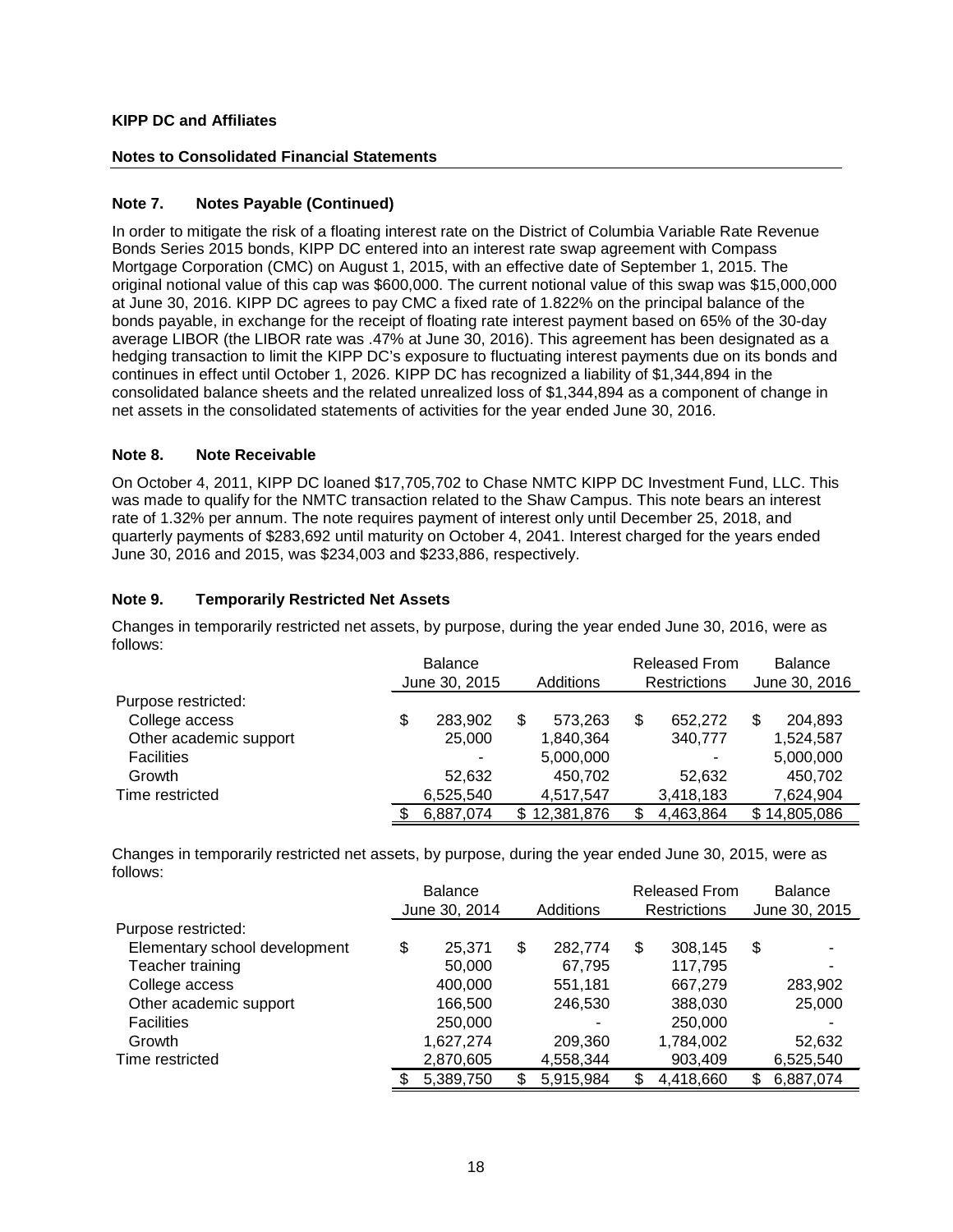### **Notes to Consolidated Financial Statements**

### **Note 10. Pupil Allocation**

KIPP DC received \$90,655,801 and \$81,483,545 in fiscal years 2016 and 2015, respectively, in local per pupil funding. These amounts included \$16,232,302 and \$13,943,808 in facilities per pupil allocations, respectively.

### **Note 11. Pension Plan**

KIPP DC maintains a defined contribution retirement plan (the Plan) that operates under Section 403(b) of the IRC. Employees are eligible to participate in the Plan on the first day of employment. KIPP DC determines the amount of employer contributions to be made to the Plan each year. Expenses incurred under the Plan were \$2,898,275 and \$2,430,114 for the years ended June 30, 2016 and 2015, respectively.

## **Note 12. Commitments and Contingencies**

**Lease obligations:** KIPP DC has a 35-year ground lease agreement with the D.C. government for its Douglass Campus. This lease calls for monthly base rent payments and includes scheduled rent increases over the course of the lease term. The agreement also provides KIPP DC an option to renew the lease for an additional 15 years.

In July 2010, KIPP DC entered into an operating lease with an unrelated commercial entity for its headquarters space through December 2017. During the year ended June 30, 2013, KIPP DC amended this lease for additional space of three office suites. During the year ended June 30, 2015, KIPP DC sublet 3,427 square feet of its K Street headquarters office space to an unrelated third party. During the year ended June 30, 2016, KIPP DC terminated a portion of its K Street headquarters space operating lease.

In December 2014, KIPP DC entered into a 10-year operating lease with an unrelated commercial entity for KIPP DC's headquarter space at Watergate, 2600 Virginia Avenue NW, Washington DC. KIPP DC took occupancy in April 2015. The lease calls for monthly base rent payments commencing in August 2015.

In August 2011, KIPP DC entered into a 35-year ground lease with the D.C. government for its Shaw Campus. This lease calls for monthly base rent payments. The agreement also provides KIPP DC an option to renew the lease for an additional 15 years. In the event that KIPP DC exercises the renewal option, the base rent shall be based on the fair market rental value of the property's use as a charter school.

In June 2013, KIPP DC entered into a 30-year ground lease with the D.C. government for its Webb Campus. This lease calls for monthly base rent payments. The agreement also provides KIPP DC an option to renew the lease for an additional 25 years. Under the lease, KIPP DC is entitled to a credit against the annual base rent in an amount equal to KIPP DC's actual construction costs. Through the year ended June 30, 2016, the construction costs related to the Webb Campus were approximately \$29.3 million.

In May 2014, KIPP DC entered into a 30-year ground lease with the D.C. government for its Hamilton Campus. The lease calls for monthly base rent payment. The agreement also provides KIPP DC an option to renew the lease for an additional 25 years. Under the lease, KIPP DC is entitled to a credit against the annual base rent in an amount equal to KIPP DC's actual construction costs. Through the year ended June 30, 2016, the construction costs related to the Hamilton Campus were approximately \$46 million.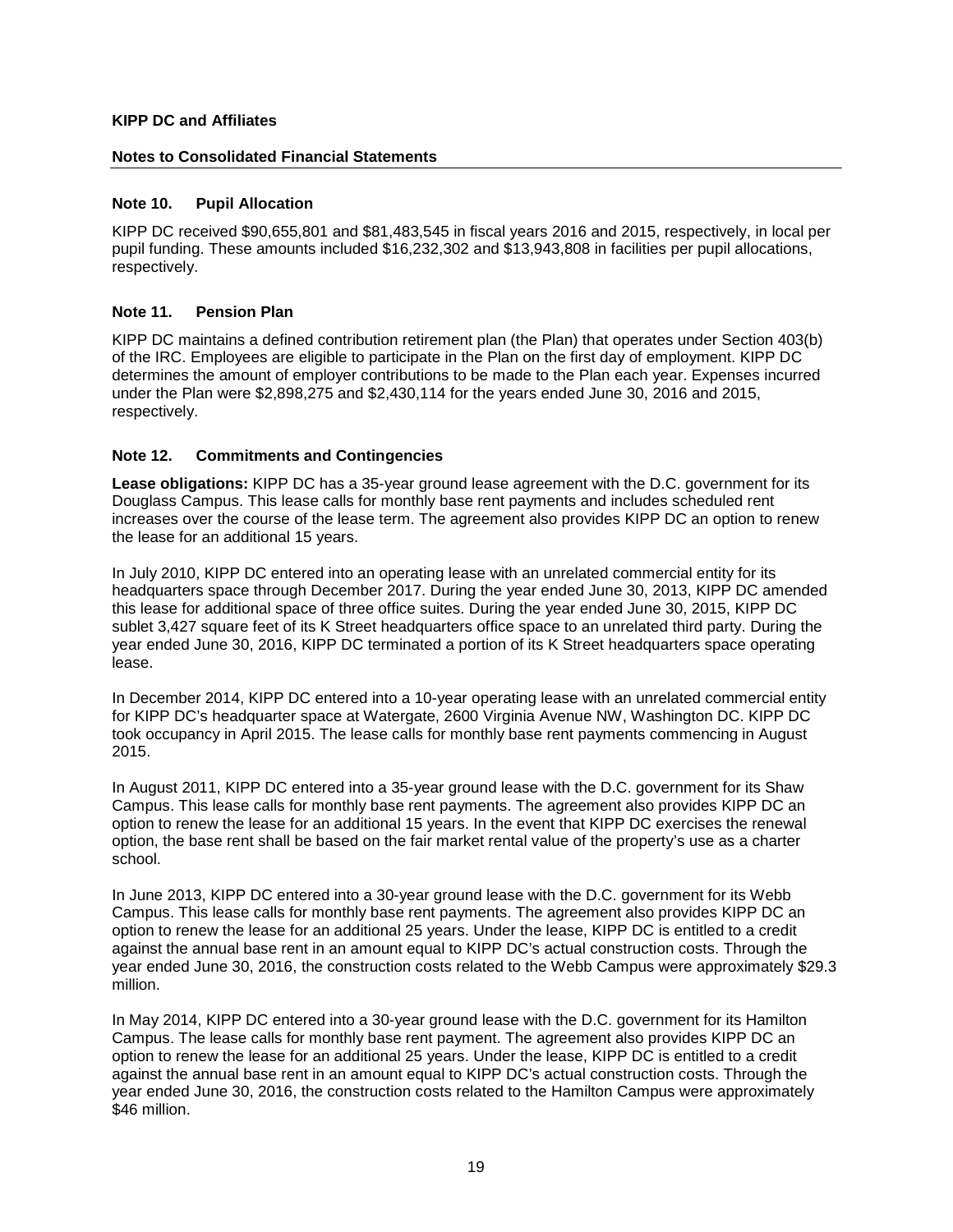#### **Notes to Consolidated Financial Statements**

### **Note 12. Commitments and Contingencies (Continued)**

In addition, KIPP DC leases office equipment under operating leases for its headquarters and various school locations. The estimated future minimum lease payments at June 30, 2016, net of lease credits noted above, are as follows:

| Years ending June 30: |                 |
|-----------------------|-----------------|
| 2017                  | 1,498,143<br>\$ |
| 2018                  | 1,256,346       |
| 2019                  | 1,030,694       |
| 2020                  | 1,045,939       |
| 2021                  | 1,063,491       |
| Thereafter            | 26,038,216      |
|                       | 31,932,829      |

For the years ended June 30, 2016 and 2015, total rental expense was \$1,695,995 and \$1,366,558, respectively.

**Federal grants:** KIPP DC participates in federally assisted grant programs, which are subject to financial and compliance audits by the grantors or their representative. As such, there exists a contingent liability for potential questioned costs that may result from such audits. Management does not anticipate any significant adjustments as a result of such audits.

**Construction contracts:** In September 2014, KIPP DC entered in an agreement with a construction company to complete construction on the Hamilton Campus. The remaining construction cost are related to the Hamilton field. As of June 30, 2016, contract value was approximately \$50.5 million. The remaining value of the contract is approximately \$4.5 million.

In October 2015, KIPP DC entered in an agreement with a construction company to renovate its Smilow Campus. As of June 30, 2016, the contract value was approximately \$24 million. The remaining value of the contract is approximately \$4.4 million.

**Put/call agreement:** Pursuant to a put/call option agreement KIPP DC entered into on October 4, 2011, KIPP DC has the ability via either a put option being exercised by the owner or by exercising its own call option to purchase the membership interest in the legal entity that controls the loans to Shaw QALICB. KIPP DC anticipates purchasing those membership interests in October 2018 and dissolving all related legal entities and associated loans.

**Solar agreement:** In March 2013, KIPP DC entered into a solar purchase agreement for a period of 20 years with an option for an additional five years. The agreement calls for the solar provider to construct a 225kw solar facility at KIPP DC's Douglass campus. KIPP DC is required to purchase the actual output from the solar facility at a stated contract price with an annual escalator of 2.5%. KIPP DC has a purchase option starting year six of the agreement and at the end of contract term based on a fair market value. Expense under the agreement will be recorded as power is consumed at rates in effect as straightline treatment is not possible due to unknown output over the term of the agreement.

In July 2015, KIPP DC entered into a solar purchase agreement for a period of 20 years with two options for additional five-year renewals. The agreement calls for the solar provider to construct a 282kw solar facility at KIPP DC's Webb campus. KIPP DC is required to purchase the actual output from the solar facility at a stated contract price with no annual escalator.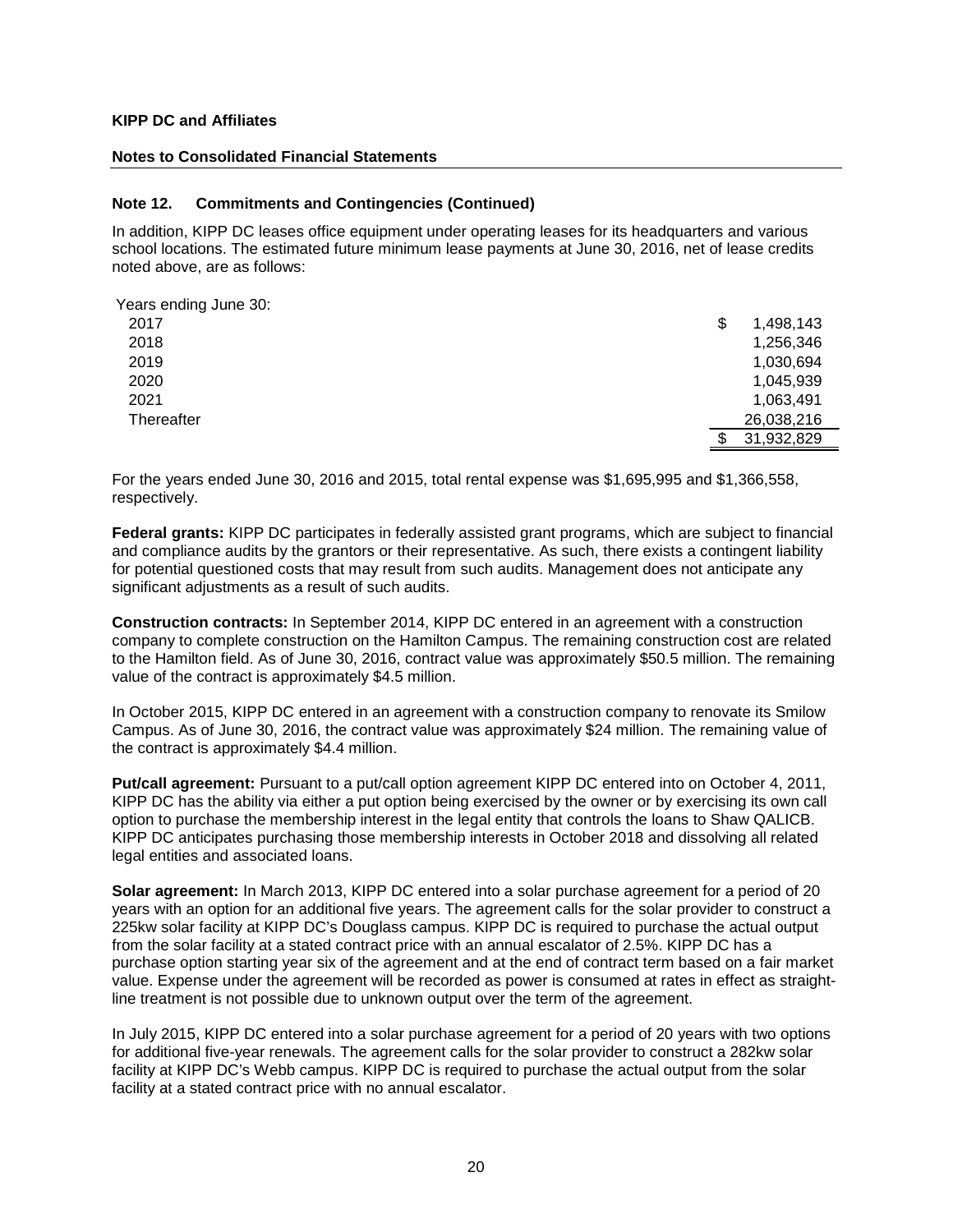### **Notes to Consolidated Financial Statements**

### **Note 12. Commitments and Contingencies (Continued)**

KIPP DC has a purchase option starting year five of the agreement and at the end of contract term based on a fair market value. Expense under the agreement will be recorded as power is consumed at rates in effect as straight-line treatment is not possible due to unknown output over the term of the agreement.

#### **Note 13. Fair Value Measurements**

KIPP DC follows the Fair Value Measurement Topic of the FASB ASC, which establishes a single authoritative definition of fair value, sets out a framework for measuring fair value, and requires additional disclosures about fair value measurements. The topic requires that assets and liabilities carried at fair value will be classified and disclosed in one of the following three categories:

**Level 1:** Quoted prices in active markets for identical assets or liabilities.

**Level 2:** Observable market-based inputs or unobservable inputs corroborated by market data.

**Level 3:** Unobservable inputs not corroborated by market data.

In determining the appropriate levels, KIPP DC performs a detailed analysis of the assets and liabilities that are subject to the Fair Value Measurement Topic. At each reporting period, all assets and liabilities for which the fair value measurement is based on significant unobservable inputs are classified as Level 3. There were no Level 3 inputs for any assets held by KIPP DC at June 30, 2016 and 2015.

KIPP DC holds money market funds that are publicly traded on a stock exchange and are considered Level 1 items. Corporate certificates of deposit are priced based on their stated interest rates and quality ratings. The interest and quality ratings are observable at commonly quoted intervals for the full-term of the instruments and are, therefore, considered Level 2 items.

The fair value of an interest rate cap is generally determined using models with forward-looking assumptions of interest rates and the effects on the underlying cash flows of the interest rate cap based on current market rates. KIPP DC's swap agreement is valued based on quoted values stated by the bank's mark-to-market estimate using stated fixed rates and USD-LIBOR-BBA ratings. The interest rates are observable at commonly quoted intervals for the full term of the instrument and are, therefore, considered Level 2 items.

The table below presents the balances of the assets measured at fair value at June 30, 2016, on a recurring basis by level within the hierarchy:

| 2016 |                  |              |                          |    |           |         |  |  |  |  |
|------|------------------|--------------|--------------------------|----|-----------|---------|--|--|--|--|
|      | Level 1<br>Total |              |                          |    | Level 2   | Level 3 |  |  |  |  |
|      |                  |              |                          |    |           |         |  |  |  |  |
|      |                  | S            | 33,220,173               | \$ |           | S       |  |  |  |  |
|      |                  |              |                          |    |           |         |  |  |  |  |
|      | 21,571,377       |              | 21,571,377               |    |           |         |  |  |  |  |
|      |                  |              |                          |    |           |         |  |  |  |  |
|      | 54,791,552       |              | 54,791,550               |    |           |         |  |  |  |  |
|      |                  |              |                          |    |           |         |  |  |  |  |
|      | 4,893,732        | \$           | $\overline{\phantom{a}}$ | S  | 4,893,732 | \$      |  |  |  |  |
|      | 4,893,732        |              |                          |    | 4,893,732 |         |  |  |  |  |
|      |                  | \$33,220,173 |                          |    |           |         |  |  |  |  |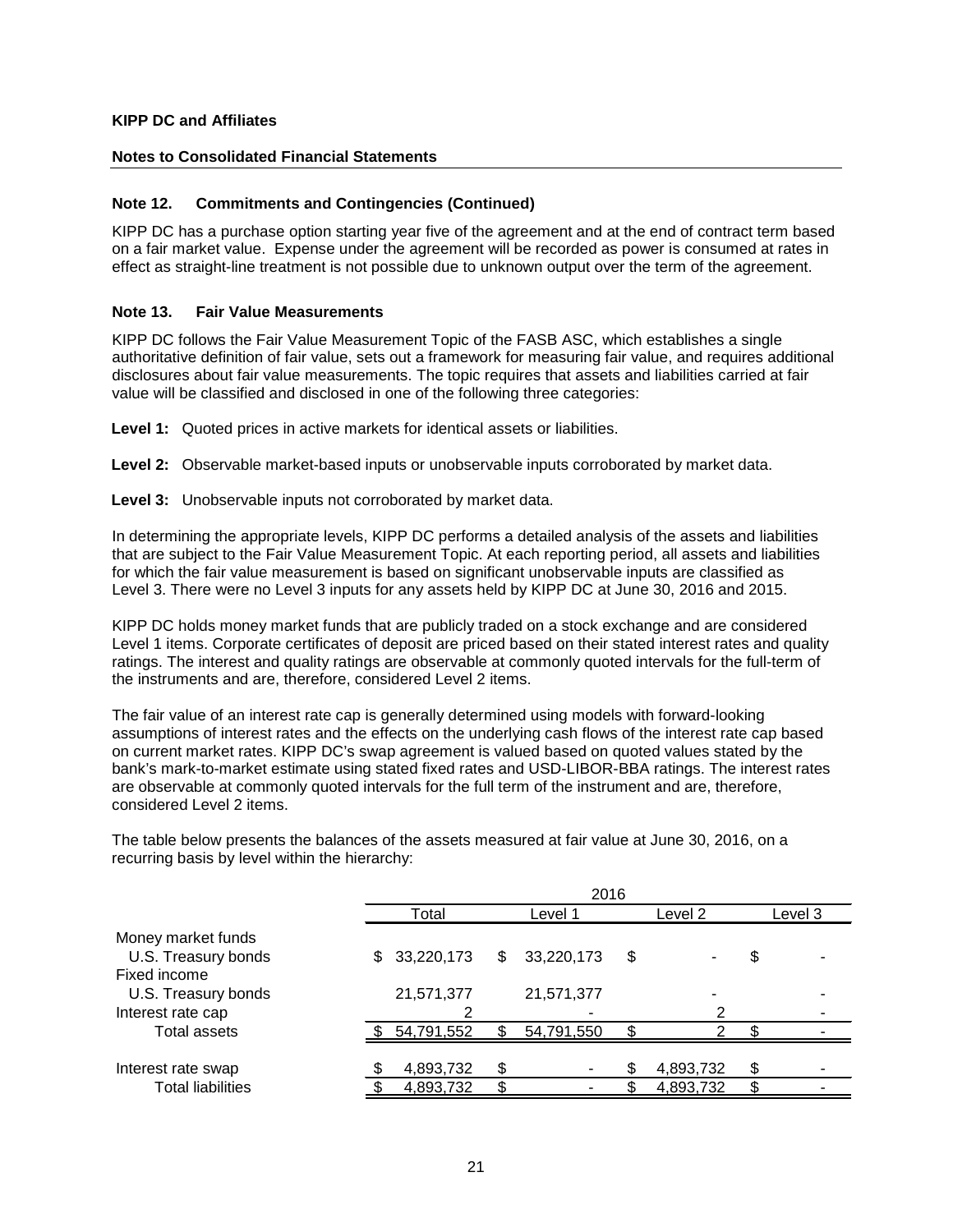### **Notes to Consolidated Financial Statements**

### **Note 13. Fair Value Measurements (Continued)**

The table below presents the balances of the assets measured at fair value at June 30, 2015, on a recurring basis by level within the hierarchy:

|                          | 2015             |    |            |   |           |    |         |  |  |  |  |
|--------------------------|------------------|----|------------|---|-----------|----|---------|--|--|--|--|
|                          | Total            |    | Level 1    |   | Level 2   |    | Level 3 |  |  |  |  |
| Money market funds       |                  |    |            |   |           |    |         |  |  |  |  |
| U.S. Treasury bonds      | 43,145,192<br>S. | S. | 43,145,192 | S |           | S  |         |  |  |  |  |
| Interest rate cap        | 160              |    |            |   | 160       |    |         |  |  |  |  |
| Total assets             | 43,145,352       |    | 43,145,192 |   | 160       |    |         |  |  |  |  |
|                          |                  |    |            |   |           |    |         |  |  |  |  |
| Interest rate swap       | 1,357,155        | S  | ۰          |   | 1,357,155 | \$ |         |  |  |  |  |
| <b>Total liabilities</b> | 1,357,155        |    |            |   | 1,357,155 |    |         |  |  |  |  |

The table below reconciles total investments per the fair value tables above:

|                                        |     | 2016       |    | 2015       |
|----------------------------------------|-----|------------|----|------------|
| Fair value measurements                | SS. | 54,791,552 | S. | 43,145,352 |
|                                        |     |            |    |            |
| Interest rate cap                      |     | (2)        |    | (160)      |
| Non-negotiable certificates of deposit |     | 16,999,846 |    | 15,100,000 |
|                                        |     | 71.791.396 |    | 58,245,192 |

## **Note 14. Related Party Transactions**

KIPP DC made a voluntary general contribution, as voted on by the Board of Directors, of \$12,348,312 to KIPP DC SC during the year ended June 30, 2015. No contributions were made to KIPP DC SC during the year ended June 30, 2016. KIPP DC provides administrative services to KIPP DC SC. Amounts due from KIPP DC SC were \$15,741 at June 30, 2016. There were no amounts due from KIPP DC SC at June 30, 2015.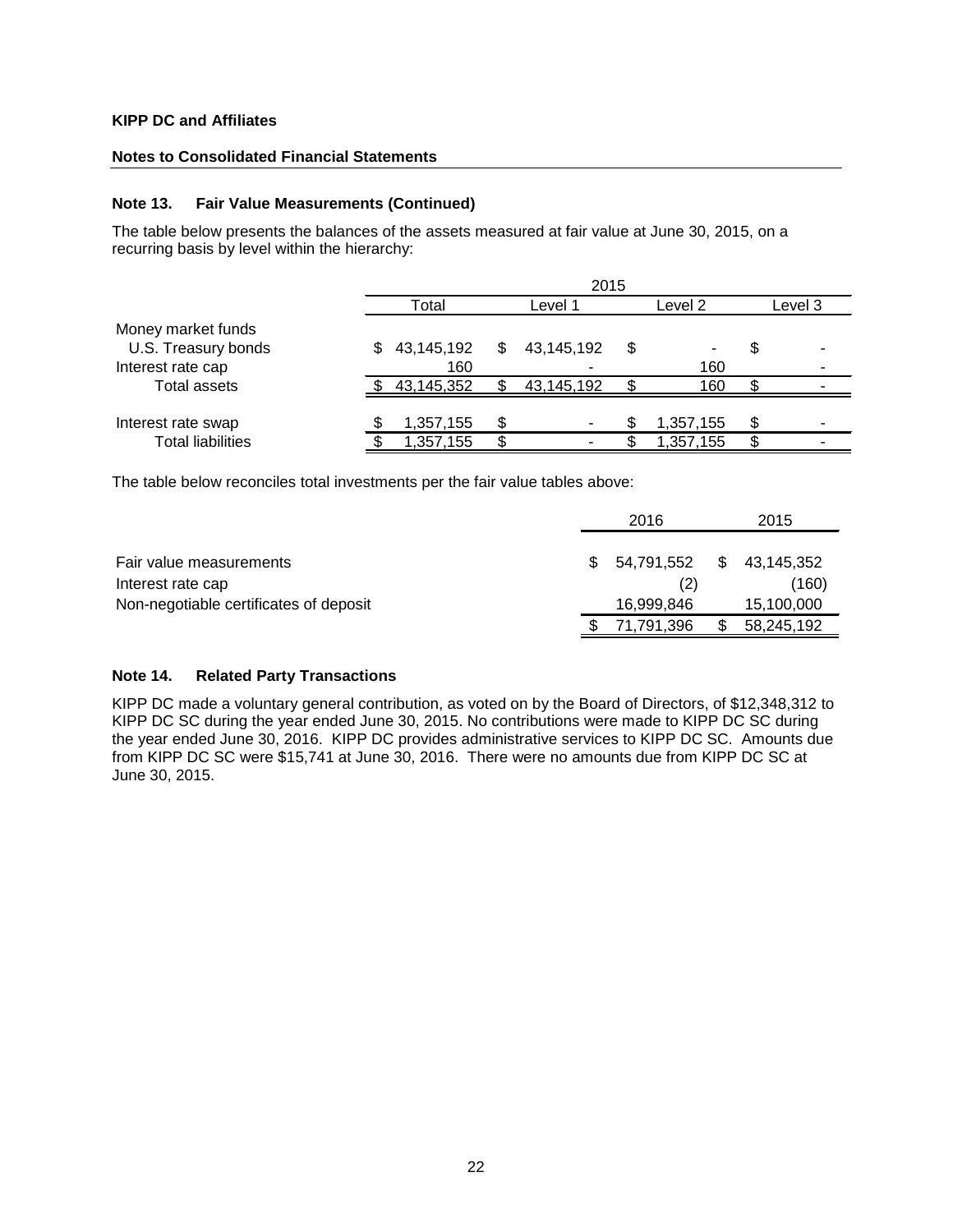

**RSM US LLP** 

#### **Independent Auditor's Report on the Supplementary Information**

To the Board of Directors KIPP DC Washington, D.C.

We have audited the consolidated financial statements of KIPP DC and Affiliates (KIPP DC) as of and for the year ended June 30, 2016, and have issued our report thereon which contains an unmodified opinion on those consolidated financial statements. See pages 1 and 2. Our audit was conducted for the purpose of forming an opinion on the consolidated financial statements as a whole.

The consolidating and other supplementary information is presented for purposes of additional analysis rather than to present the financial position and results of activities of the individual entities and is not a required part of the consolidated financial statements. Such information is the responsibility of management and was derived from and relates directly to the underlying accounting and other records used to prepare the consolidated financial statements. The consolidating and other supplementary information has been subjected to the auditing procedures applied in the audit of the consolidated financial statements and certain additional procedures, including comparing and reconciling such information directly to the underlying accounting and other records used to prepare the consolidated financial statements or to the consolidated financial statements themselves, and other additional procedures in accordance with auditing standards generally accepted in the United States of America. In our opinion, the information is fairly stated in all material respects in relation to the consolidated financial statements as a whole.

RSM US LLP

Washington D.C. Ocotber 26, 2017

THE POWER OF BEING UNDERSTOOD AUDIT | TAX | CONSULTING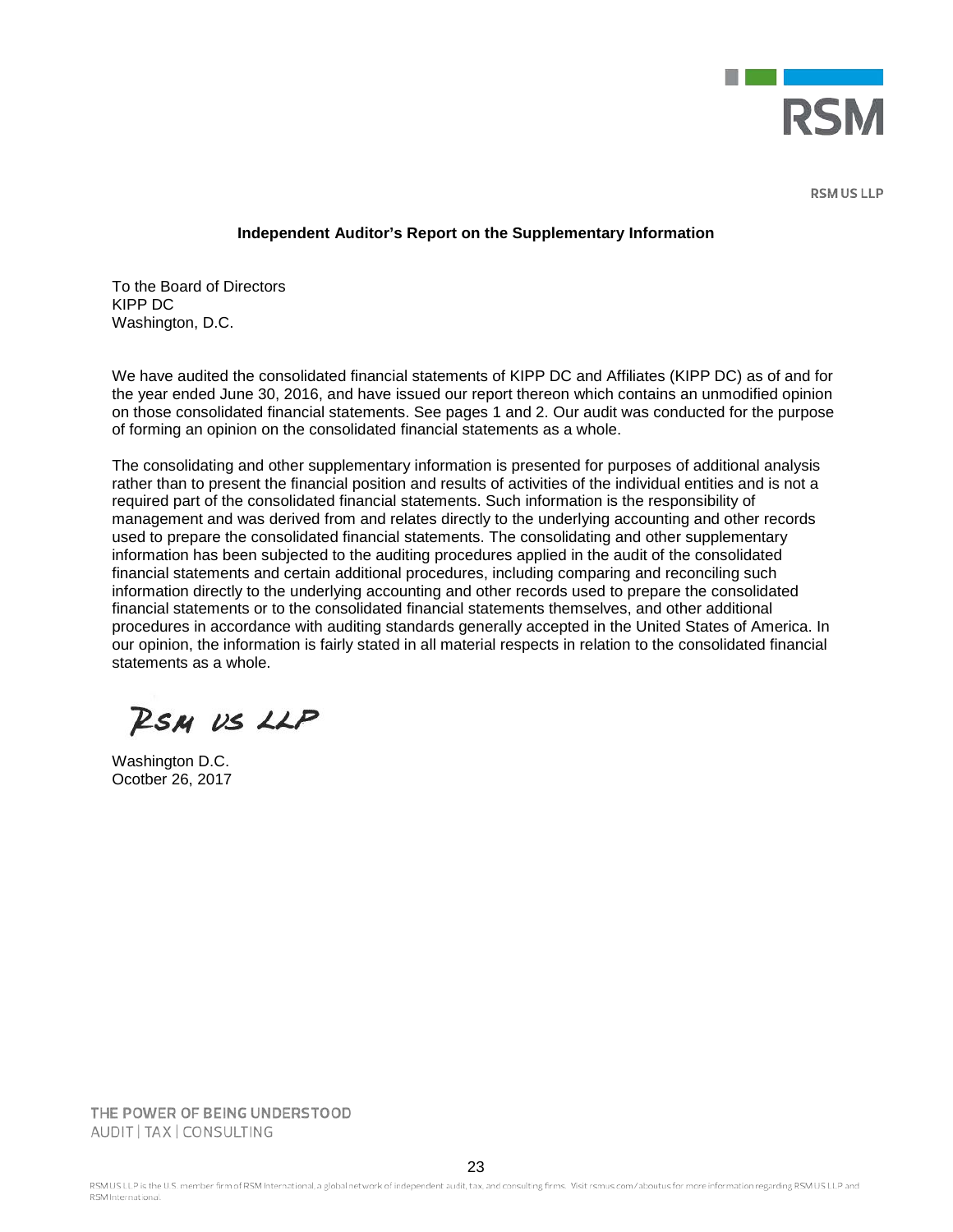### **Consolidating Balance Sheet June 30, 2016**

|                                                              | KIPP DC/                 | KIPP $DC -$<br>Douglass |                          | KIPP DC-<br>Shaw |               |    |                          |                  |
|--------------------------------------------------------------|--------------------------|-------------------------|--------------------------|------------------|---------------|----|--------------------------|------------------|
|                                                              | Woodrock                 |                         | QALICB, Inc.             |                  | QALICB, Inc.  |    | Eliminations             | Total            |
| <b>Assets</b>                                                |                          |                         |                          |                  |               |    |                          |                  |
| Current assets:                                              |                          |                         |                          |                  |               |    |                          |                  |
| Cash and cash equivalents                                    | \$<br>28,923,132         | \$                      | 25,000                   | \$               | 31,762        | \$ |                          | \$<br>28,979,894 |
| Investments                                                  | 51,566,340               |                         |                          |                  |               |    |                          | 51,566,340       |
| Receivables                                                  | 5,225,753                |                         |                          |                  |               |    | (80, 879)                | 5,144,874        |
| Prepaid expenses                                             | 573,752                  |                         |                          |                  | 5,625         |    | (25, 477)                | 553,900          |
| Promises to give, net                                        | 3,248,113                |                         |                          |                  |               |    |                          | 3,248,113        |
| <b>Total current assets</b>                                  | 89,537,090               |                         | 25,000                   |                  | 37,387        |    | (106, 356)               | 89,493,121       |
| Promises to give,                                            |                          |                         |                          |                  |               |    |                          |                  |
| net of discount and current portion                          | 1,277,591                |                         |                          |                  |               |    |                          | 1,277,591        |
| Restricted cash                                              | 1,752,404                |                         |                          |                  | 162,611       |    |                          | 1,915,015        |
| <b>Restricted investments</b>                                | 20,225,056               |                         |                          |                  |               |    |                          | 20,225,056       |
|                                                              |                          |                         |                          |                  |               |    |                          |                  |
| Deferred rental income                                       | 76,531                   |                         |                          |                  | 4,039,246     |    | (4,039,246)              | 76,531           |
| Note receivable, net                                         | 17,705,702               |                         |                          |                  |               |    |                          | 17,705,702       |
| Property and equipment, net                                  | 155,852,485              |                         |                          |                  | 19,816,263    |    |                          | 175,668,748      |
| Interest rate cap                                            | 2                        |                         |                          |                  |               |    |                          | 2                |
| Debt issuance costs, net                                     | 3,700,218                |                         |                          |                  | 348,228       |    |                          | 4,048,446        |
| Sinking fund                                                 |                          |                         |                          |                  |               |    |                          |                  |
| Deposits                                                     | 262,999                  |                         |                          |                  |               |    |                          | 262,999          |
|                                                              | 200,852,988              |                         | $\blacksquare$           |                  | 24,366,348    |    | (4,039,246)              | 221,180,090      |
|                                                              | 290,390,078              | \$                      | 25,000                   | \$               | 24,403,735    | \$ | (4, 145, 602)            | \$ 310,673,211   |
| <b>Liabilities and Net Assets</b>                            |                          |                         |                          |                  |               |    |                          |                  |
| Current liabilities:                                         |                          |                         |                          |                  |               |    |                          |                  |
| Accounts payable and accrued expenses<br>Refundable advances | \$<br>10,387,020         | \$                      | 62,036                   | \$               | 18,841        | \$ | (80, 879)                | \$<br>10,387,018 |
| Current portion of capital lease obligations                 | 96,000                   |                         |                          |                  |               |    |                          | 96,000           |
| Current portion of notes payable                             | 1,460,000                |                         |                          |                  |               |    |                          | 1,460,000        |
| Deferred revenue                                             | $\overline{\phantom{a}}$ |                         |                          |                  | 25,477        |    | (25, 477)                |                  |
| <b>Total current liabilities</b>                             | 11,943,020               |                         | 62,036                   |                  | 44,318        |    | (106, 356)               | 11,943,018       |
| Deferred rent                                                | 6,910,586                |                         |                          |                  | 363,214       |    | (4,039,246)              | 3,234,554        |
| Capital lease obligations, net                               |                          |                         |                          |                  |               |    |                          |                  |
| of current portion                                           | 1,303,733                |                         |                          |                  |               |    |                          | 1,303,733        |
| Interest rate swap obligations                               | 4,893,732                |                         |                          |                  |               |    |                          | 4,893,732        |
| Notes payable, net of discount                               |                          |                         |                          |                  |               |    |                          |                  |
| and current portion                                          | 139,246,639              |                         |                          |                  | 23,520,000    |    |                          | 162,766,639      |
|                                                              | 164,297,710              |                         | 62,036                   |                  | 23,927,532    |    | (4, 145, 602)            | 184, 141, 676    |
|                                                              |                          |                         |                          |                  |               |    |                          |                  |
| Net assets:                                                  |                          |                         |                          |                  |               |    |                          |                  |
| Unrestricted                                                 | 111,287,282              |                         | (37,036)                 |                  | 476,203       |    |                          | 111,726,449      |
| Temporarily restricted                                       | 14,805,086               |                         | $\overline{\phantom{a}}$ |                  |               |    |                          | 14,805,086       |
|                                                              | 126,092,368              |                         | (37,036)                 |                  | 476,203       |    | $\overline{\phantom{a}}$ | 126,531,535      |
|                                                              | \$ 290,390,078           | \$                      | 25,000                   |                  | \$ 24,403,735 | \$ | (4, 145, 602)            | \$310,673,211    |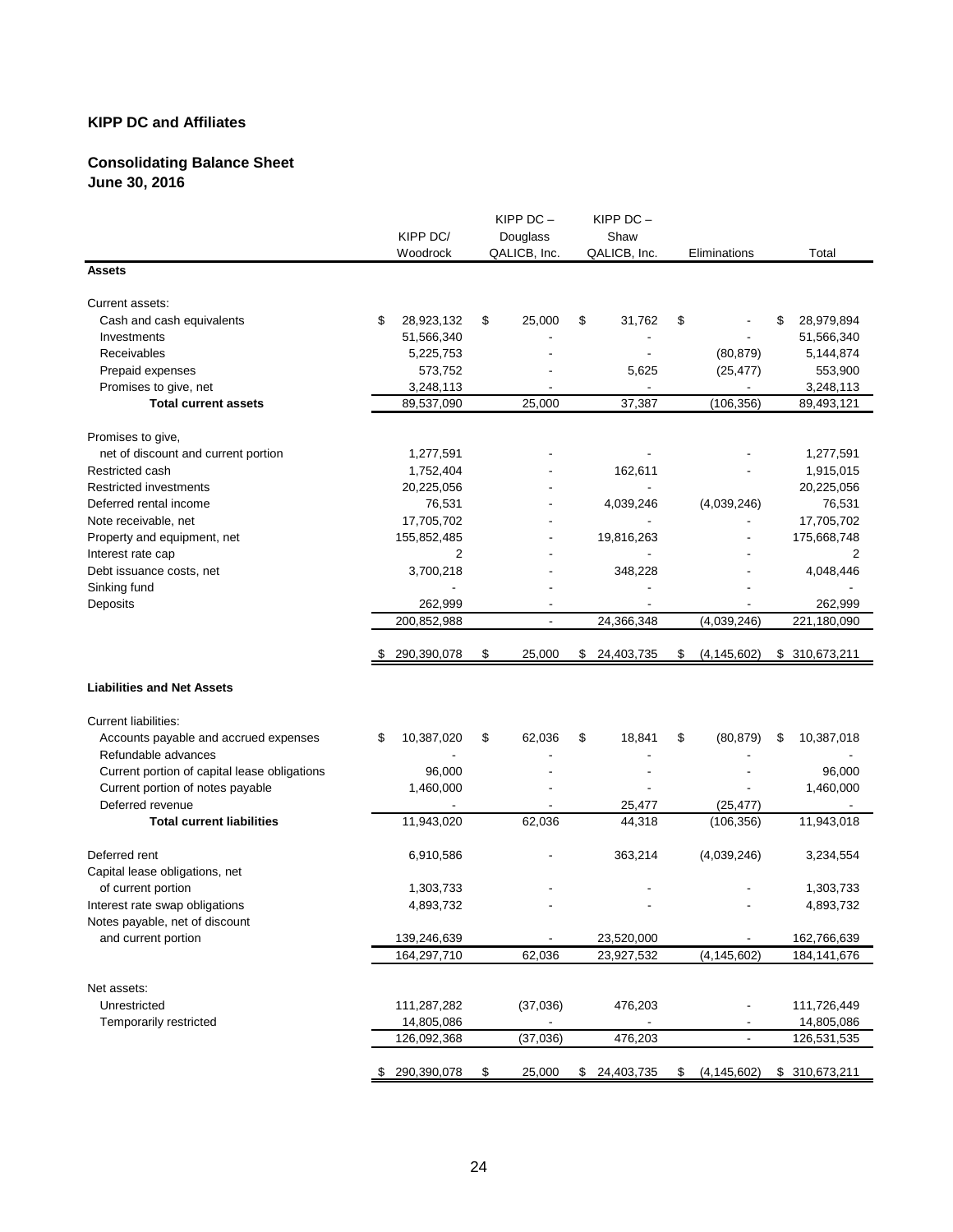# **Consolidating Statement of Activities Year Ended June 30, 2016**

|                                                  |    |             | $KIPP$ $DC -$ | $KIPP$ $DC-$ |               |              |                  |
|--------------------------------------------------|----|-------------|---------------|--------------|---------------|--------------|------------------|
|                                                  |    | KIPP DC/    |               | Douglass     | Shaw          |              |                  |
|                                                  |    | Woodrock    |               | QALICB, Inc. | QALICB, Inc.  | Eliminations | Total            |
| Support and revenue:                             |    |             |               |              |               |              |                  |
| Pupil allocation                                 | \$ | 90,655,801  | \$            |              | \$            | \$           | \$<br>90,655,801 |
| Contributions, grants and events                 |    | 16,259,942  |               |              |               |              | 16,259,942       |
| Federal awards                                   |    | 14,184,564  |               |              |               |              | 14,184,564       |
| Investment income                                |    | 86,074      |               |              |               |              | 86,074           |
| Interest income                                  |    | 233,715     |               |              | 288           |              | 234,003          |
| Sublease rental income                           |    | 583,027     |               | 1,842,424    | 1,101,244     | (2,943,668)  | 583,027          |
| Unrealized loss on interest rate swaps           |    | (3,536,577) |               |              |               |              | (3,536,577)      |
| Unrealized loss on interest rate caps            |    | (158)       |               |              |               |              | (158)            |
| Other                                            |    | 419,788     |               |              |               |              | 419,788          |
| <b>Total support and revenue</b>                 |    | 118,886,176 |               | 1,842,424    | 1,101,532     | (2,943,668)  | 118,886,464      |
| Expenses:                                        |    |             |               |              |               |              |                  |
| Program                                          |    | 88,187,394  |               | 2,522,584    | 1,105,120     | (2,943,668)  | 88,871,430       |
| General and administrative                       |    | 10,348,271  |               | 153          | 284           |              | 10,348,708       |
| Fundraising                                      |    | 1,006,047   |               |              |               |              | 1,006,047        |
| <b>Total expenses</b>                            |    | 99,541,712  |               | 2,522,737    | 1,105,404     | (2,943,668)  | 100,226,185      |
| Change in net assets before other gains (losses) |    | 19,344,464  |               | (680, 313)   | (3,872)       |              | 18,660,279       |
| Other gains (losses):                            |    |             |               |              |               |              |                  |
| Gain (loss) on NMTC transaction unwind           |    | 6,246,590   |               | (33,588)     |               |              | 6,213,002        |
| Change in net assets after other gains (losses)  |    | 25,591,054  |               | (713,901)    | (3,872)       |              | 24,873,281       |
| Net assets:                                      |    |             |               |              |               |              |                  |
| Beginning                                        |    | 100,501,314 |               | 676,865      | 480,075       |              | 101,658,254      |
| Ending                                           | \$ | 126,092,368 | \$            | (37,036)     | \$<br>476,203 | \$           | \$126,531,535    |